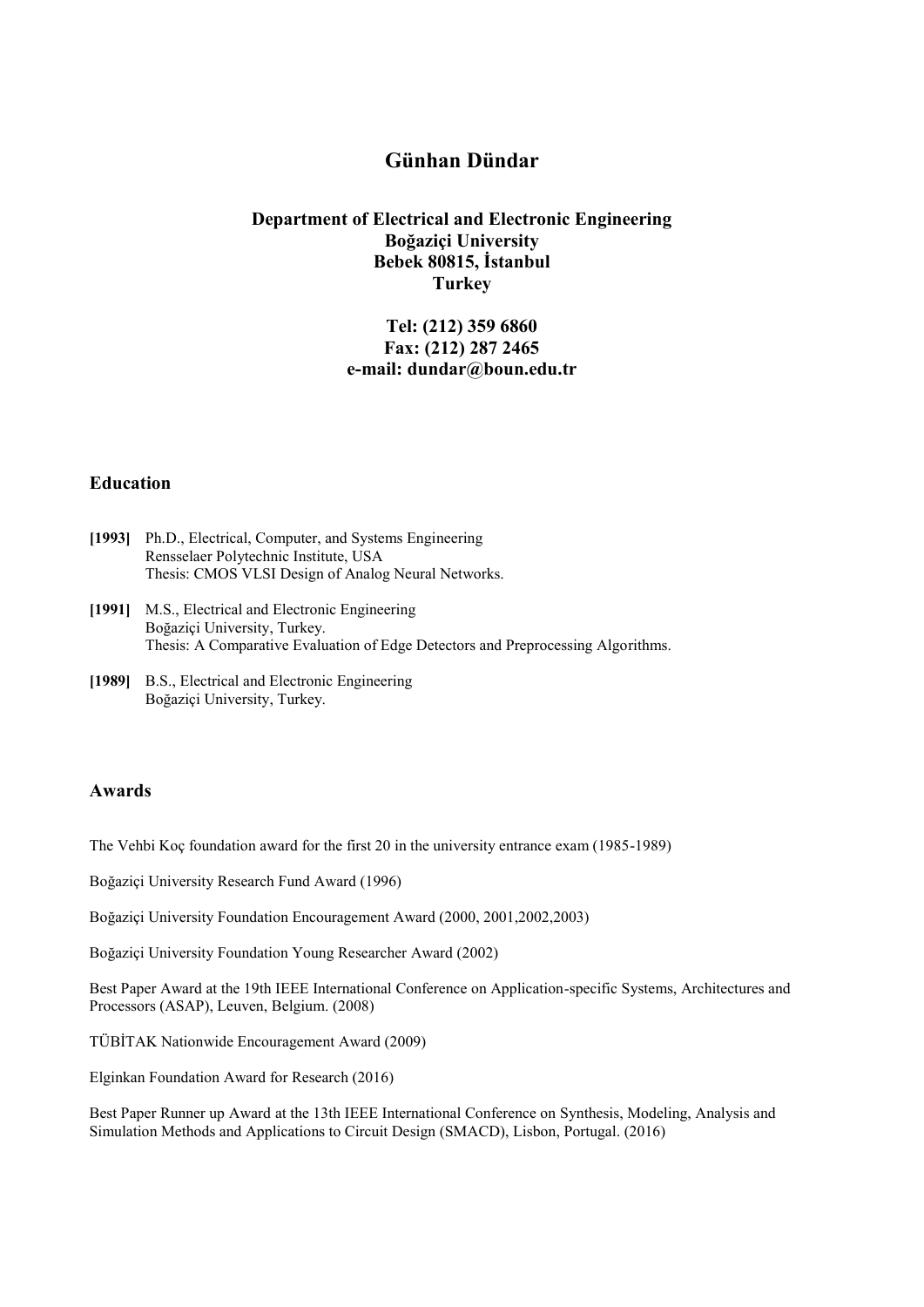# **Experience**

- 5/2002 present: Full Professor, Boğaziçi University
- 4/2010 8/2010: Invited Professor, TUM.
- $9/2002 6/2003$ : Invited Professor, EPFL.
- 4/97 5/2002: Associate Professor, Boğaziçi University. Taught VLSI Design, Advanced VLSI Design, Computational VLSI, Electronic Circuits I and II, Electronics Laboratory, and Neural Networks.
- 6/96 4/97: Assistant Professor, Boğaziçi University. Taught a graduate course in computational VLSI and a second course in electronic circuits for junior level students.
- 1/94 6/96: Instructor, Boğaziçi University, Department of Electrical and Electronic Engineering. Taught graduate courses on microelectronic design, computational aspects of VLSI design, and semiconductor device theory. Taught undergraduate courses on introductory electronics for both electrical engineering and computer engineering students. Conducted electronic circuit labs.
- 11/94 12/95: Instructor, Naval Academy, taught Electronics Lab 1, Signals and Systems, Electronics Lab 2, and Digital Electronics.
- 8/94 12/95: Military service with the Turkish Navy.
- 1/94 6/94: Instructor, Air Force Academy, taught a course in Computer Networks.
- 7/90 7/91: Teaching Assistant, Boğaziçi University, Turkey. Held counseling hours for 5 junior/senior level courses on electronic circuits, digital electronic circuits and communication circuits. Instructed three electronics lab classes.
- 12/87 1/88: Trainee Engineer, Ekacomp, İstanbul. Worked in the servicing of microcomputers.
- 8/87 8/87: Trainee Engineer, Grundig, İstanbul.
- 6/87 8/87: Trainee Engineer, Philips, İstanbul. Worked in designing test benches for TV sets.

### **Areas of Research Interest**

- Analog IC design
- Architectural modeling and circuit design of DSP and image processing systems.
- Design of analog neural networks
- Electronic design automation
- Image processing and data compression algorithms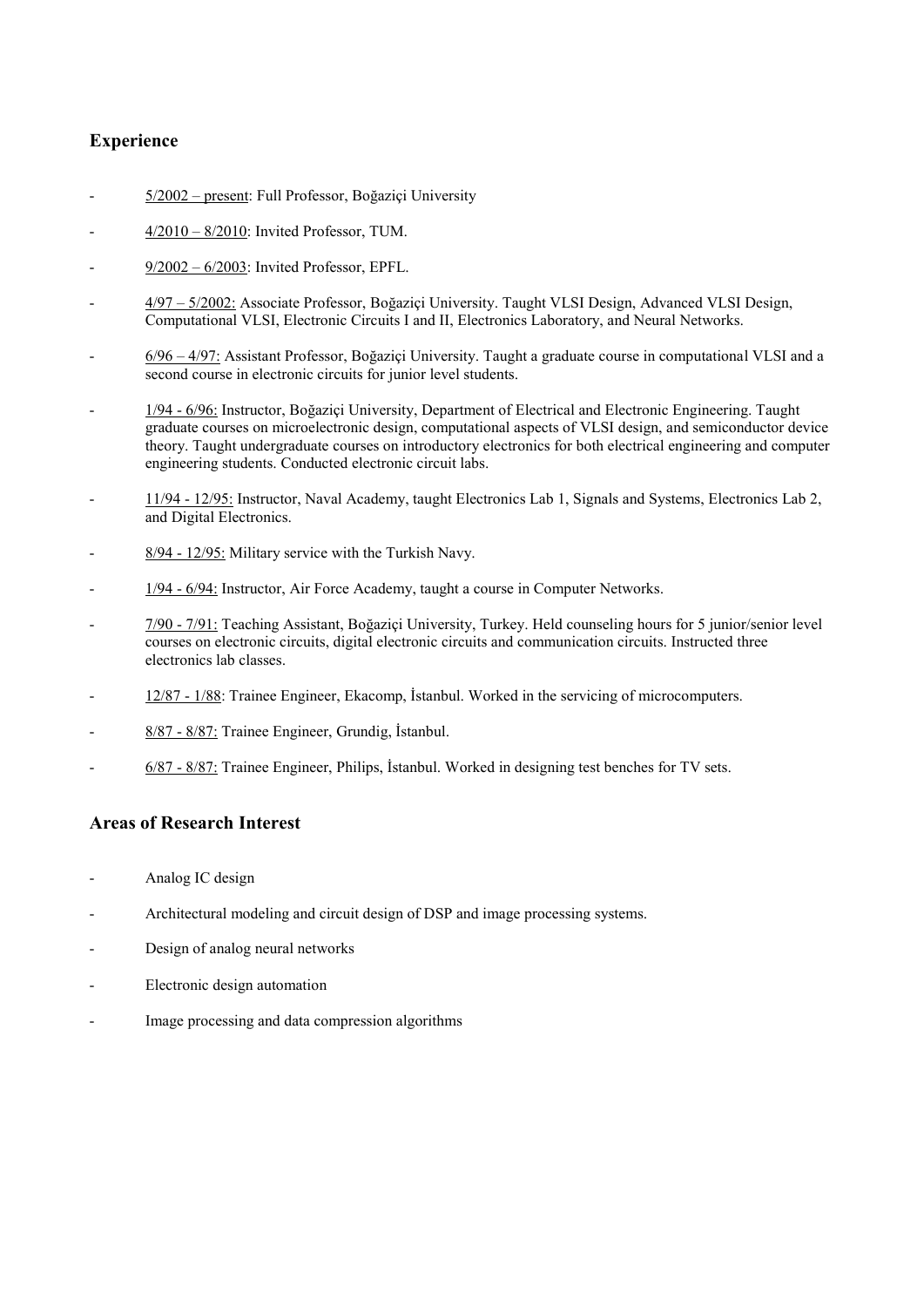# **Funded External Research Projects Conducted to Completion as the Project Coordinator**

- Low Power consumption Sigma Delta A/D Converter Design, *for TÜBITAK (The Scientific and Technical Research Council of Turkey*), Project No:111E196, 2012-2016
- Design, realization and autmation of continuous time Sigma Delta A/D Converters, *for TÜBITAK (The Scientific and Technical Research Council of Turkey*), Project No:101E039, 2001-2004
- Continuous-time Bandpass Multi-Bit Sigma Delta Modulator, *for TÜBITAK (The Scientific and Technical Research Council of Turkey*) *and PIA (French agency)*, Project No:103E041, 2003-2005
- International Cooperation in Silicon Implementation of Computational Intelligence for Mechatronics, *for TÜBITAK (The Scientific and Technical Research Council of Turkey*) *and NSF,* Project No: 103E023, 2003- 2005.
- A Design automation and modeling system for A/D Converters, *for TÜBITAK (The Scientific and Technical Research Council of Turkey*), Project No:105E028, 2005-2008
- Implementation of artificial neural networks with analog integrated circuits, *for TÜBITAK (The Scientific and Technical Research Council of Turkey*), Project No:EEEAG-183, 1996-1998.

# **Technical Training**

- NATO ASI on Computational Intelligence, Turkey, August 1996.
- NATO ASI on System Level Synthesis, Italy, August 1998.
- RF Circuit Design for Wireless Communications, Switzerland, July 2000.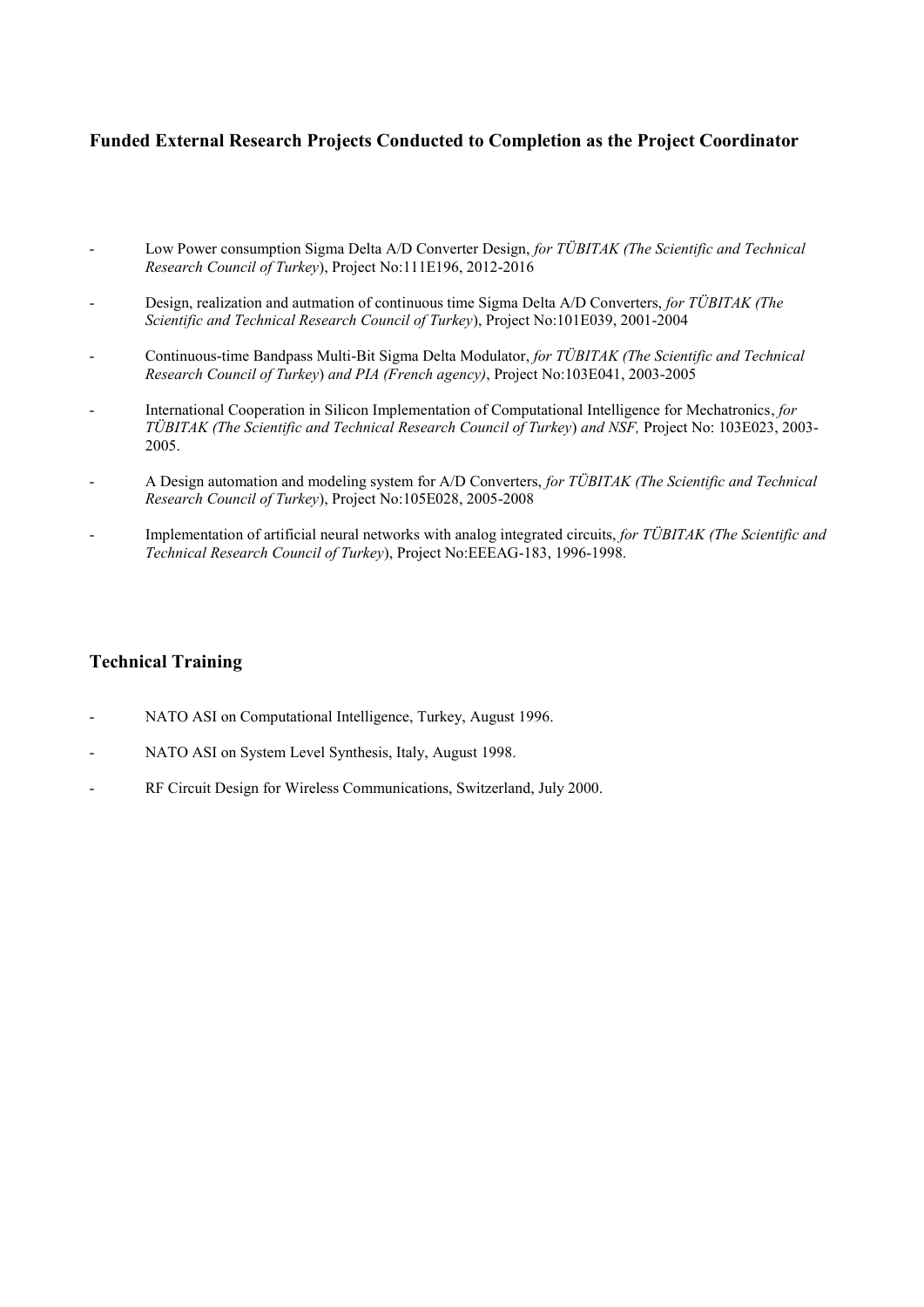### **Administrative and Academic Services**

- Member of the Curriculum, Faculty Search, PhD administration, and Technical Support Committees, Department of Electrical and Electronic Engineering, Boğaziçi University, (1998-present).
- Member of KOSGEB (Small Scale Industry Development Support) Evaluation Committee, Boğaziçi University, (1998-2010).
- Member of BİM (Computing Facilities) Committee (1998-2004), Boğaziçi University.
- Member of Boğaziçi University Press Committee (2004-present).
- Vice Chairman of the Electrical and Electronic Engineering Department, Boğaziçi University, (2003-2006, 2012-2014).
- Chairman of the Electrical and Electronic Engineering Department, Boğaziçi University, (2006-2009).
- Member of Boğaziçi University ÖYP Committee (2006 present).
- Member of Boğaziçi University Foundation Academic Committee (2004-2007).
- Member of Boğaziçi University Teknopark (Technological Innovation Center) Evaluation Committee, (2012- 2017).
- Member of Boğaziçi University Teknopark (Technological Innovation Center) Steering Committee, (2012- 2017).

#### **Memberships**

- IEEE Member: Student Member (1989 – 1994), Member (1994 – 2013), Senior Member (2013 - )

#### **Conferences Organized**

- Turkish Artificial Intelligence and Neural Networks Symposium, June 1999 (TAINN 1999).
- PhD Research in Microelectronics and Electronics, June 2008 (PRIME 2008).
- The International Conference on Synthesis, Modeling, Analysis and Simulation Methods and Applications to Circuit Design, September 2015 (SMACD 2015)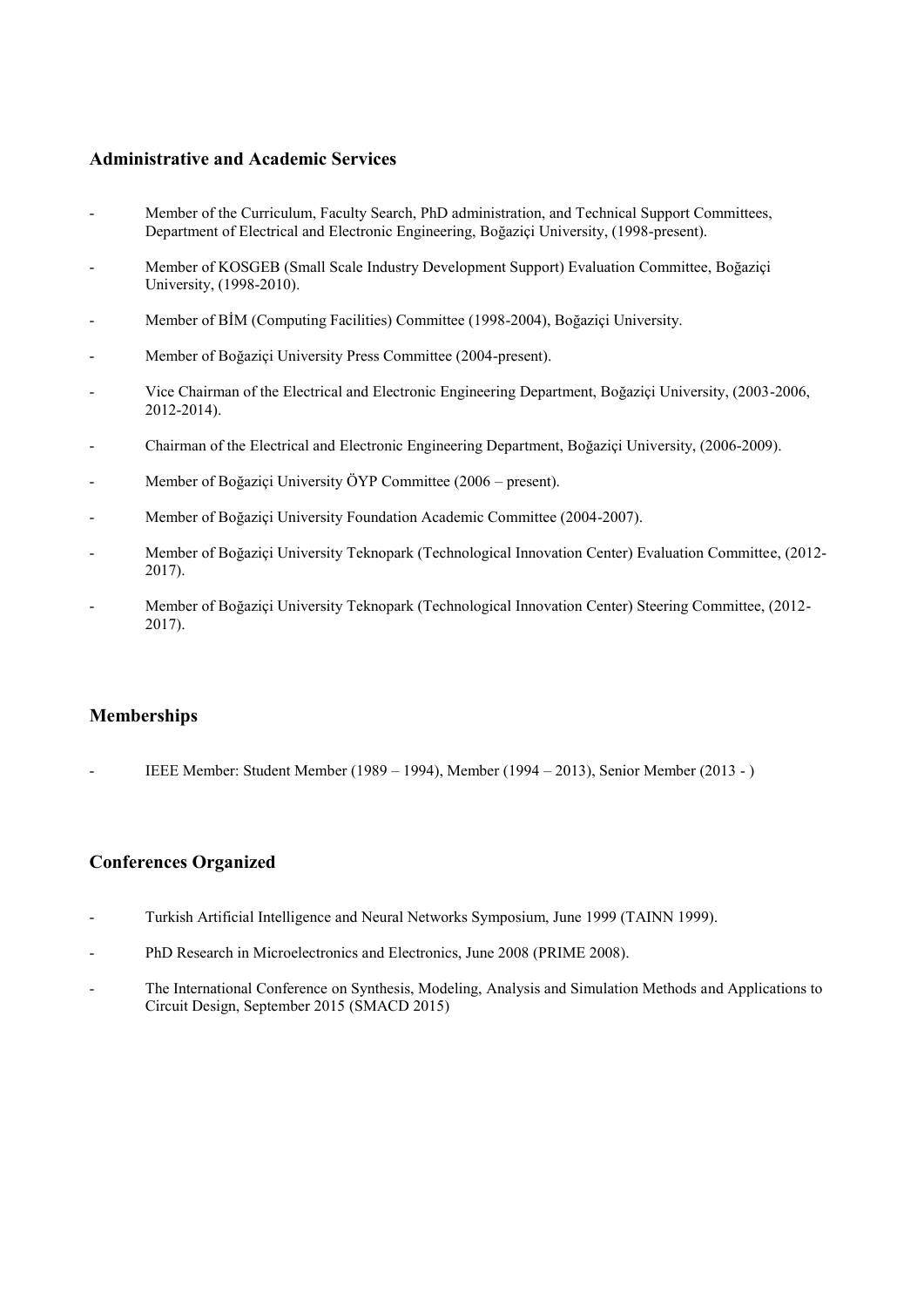# **Seminars and Invited Talks**

- G. Dündar: "ANNSyS An Analog Neural Network Synthesis System", University of Genoa, Genoa, Italy, August 1998.
- G. Dündar: "Non-idealities and component variations in analog neural networks", Georgia Institute of Technology, Atlanta, Georgia, USA, August 1999.
- G. Dündar: "Design automation of analog integrated circuits", EPFL, Lausanne, Switzerland, October 2002.

### **Courses to the Industry**

- S. Balkır and G. Dündar: "Design Automation of Digital Circuits Using Mentor Graphics Software", Havelsan, İstanbul, 1996.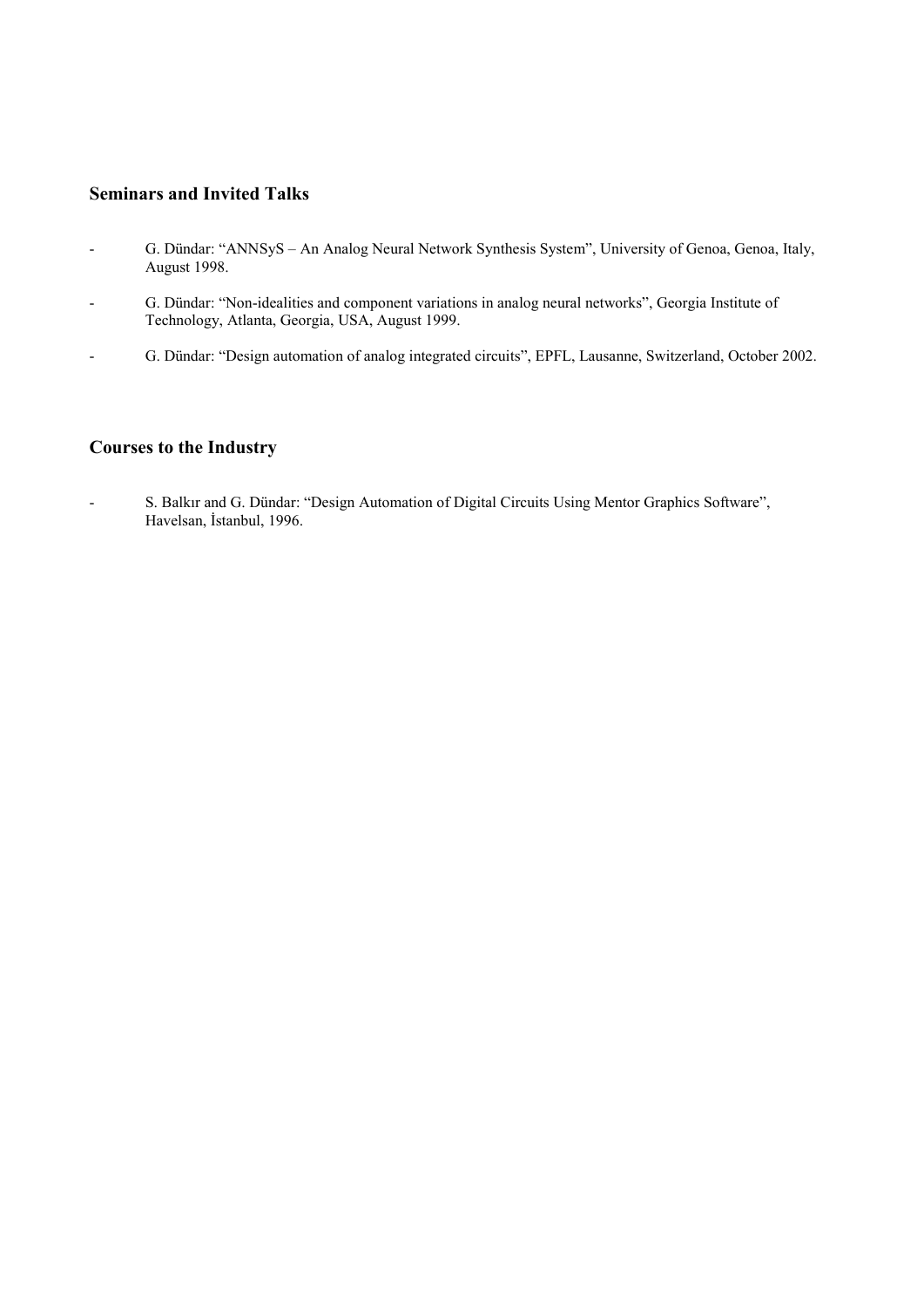### **M.S. Theses Conducted to Completion**

- Top-down Design of CMOS Based Subsystems for DSP. Student: Hakan Binici, Co-advisor: Sina Balkır, Date: 1995.
- Circuit Simulation Based Training Algorithms for Analog Neural Networks. Student: İsmet Bayraktaroğlu, Co-advisor: Sina Balkır, Date: 1996.
- VLSI Implementation of a Neural Network Based Fuzzy Logic Controller. Student: Mustafa Sözer, Date: 1998.
- VLSI Implementation of a New Standard for Lossless Compression of Continuous Tone Still Images. Student: A. Suat Aktürk, Co-advisor: Sina Balkır, Date: 1998.
- Analog VLSI Implementation of Wavelet Transforms Using Switched Capacitor Filters. Student: Gürkan Sönmez, Co-advisor: Sina Balkır, Date: 1997.
- Amendment of Firing Mechanisms of Destructors Based on Development of Software and All Digital Circuitry. Student: İhsan Bakar, Co-advisor: Ömer Cerid, Date: 1997.
- Amendment of Firing Mechanisms of Destructors Based on Development of Hardware Solid State Sensors and All Analog Interfacing Circuitry. Student: Ayhan Bay, Co-advisor: Ömer Cerid, Date: 1997.
- ALG: An Analog Layout Generator. Student: Altuğ Şimşek, Co-advisor: Sina Balkır, Date: 1997.
- A Fast and Accurate Delay Estimation Method for Adders as CMOS Arithmetic Building Blocks in VLSI Design. Student: Gökhan Karakuş, Co-advisor: Sina Balkır, Date: 1998.
- An Optimized Method for the Estimation of Power Dissipation ın Adders as CMOS Arithmetic Building Blocks. Student: Arsal Dikel, Co-advisor: Sina Balkır, Date: 1998.
- Design of a High Resolution ADC. Student: Serhan Eröz, Co-advisor: Sina Balkır, Date: 1998.
- VLSI Implementation of a Secure Communication System Using Current-Mode Chaotic Circuits Student: Sedat Nişancı, Co-advisor: Sina Balkır, Date: 1999.
- Design of a Microcontroller Board and Development of Software for Ultrasonic Radar Student: Nilüfen Çotuk, Co-advisor: Ömer Cerid, Date: 1999.
- Hardware Implementation of Ultrasonic Radar System and Microcontroller Interfacing Student: Levent Bektaş, Co-advisor: Ömer Cerid, Date: 1999.
- Feedforward Neural Network Optimization Suitable for Hardware Implementation Student: Devrim Albuz, Date: 1999.
- Traffic Modeling in ATM Switches Using Neurofuzzy Methods Student: Amer Çatoviç, Co-advisor: Sema Oktuğ, Date: 1998.
- High-Level Synthesis of Analog Circuits Student: İ. Gökhan Erten, Co-advisor: Sina Balkır, Date: 1999.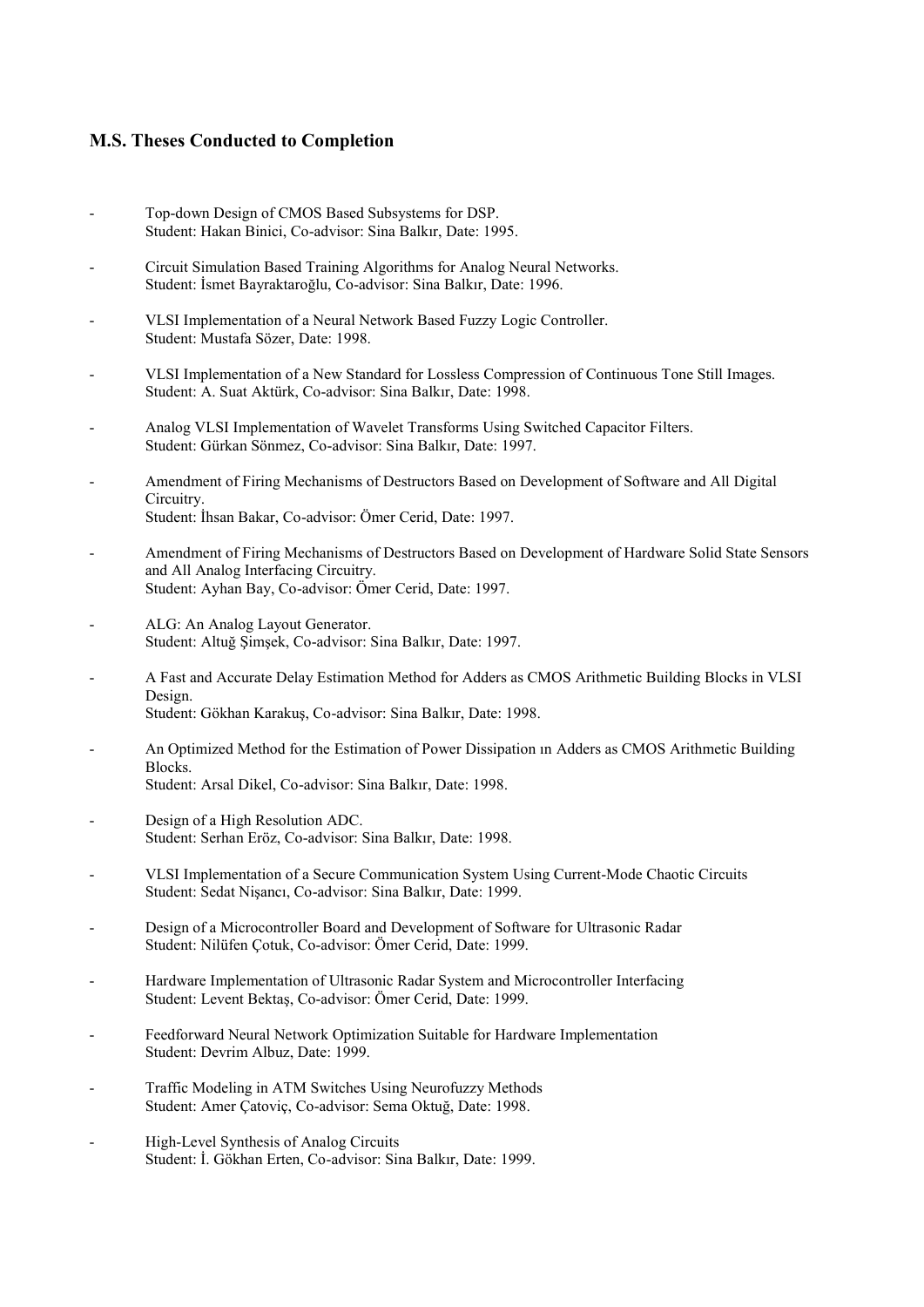- Performance Comparison of Viterbi Decoders Student: Levent Çetrez, Date: 2000.
- Performance Estimation in Analog CAD Student: İ. Faik Başkaya, Date: 2000.
- Theoretical Prediction of Parameter Quantization Effects in Gaussian Potential Function Neural Networks Student: Erkan Karakuş, Date: 2000.
- Architectures and Implementations for Speech Enhancement Student: Gökhan Coşgül, Date: 2000.
- Weight Quantization for Multilayer Perceptrons Student: Fatih Köksal, Co-advisor: Ethem Alpaydın, Date: 2000.
- Modeling of low noise FET amplifiers Student: Pınar Korkmaz, Date: 2000.
- Logic Level Power Estimation in CMOS VLSI Circuits Student: Mustafa Aktan, Date: 2001.
- A general design methodology for embedded high speed A/D converters Student: Selçuk Talay, Date: 2001.
- Design and Implementation of 3.2 Gbps LVDS Receiver Student: Erdem Karaadam, Date: 2002.
- VLSI implementation of a multiwavelet filter bank Student: Hakan Sunar, Date: 2002.
- Modeling mismatch between transistors on a wafer and the effect of mismatch in a CMOS GSM receiver Student: Özgür Ahmet Tarakçı, Date: 2002.
- Design and FPGA implementation of an STM-1 transceiver system containing the AES algorithm Student: Umut Yazkurt, Date: 2002.
- An Optimization-based Hierarchical Design Automation System Student: Öszun Serkan Sönmez, Date: 2003.
- An Analog Performance Estimation System Based on BSIM Models Student: Balkır Kayaaltı, Date: 2003.
- A flexible and high performance simulation based sensitivity analysis tool for analog layout constraint generation Student: Mehmet Selçuk Ataç, Date: 2003.
- A Single-chip solution for text-to-speech synthesis Student: Ozan Aktan, Date: 2004.
- Development of a library for CMOS analog neural networks Student: Mustafa Taşkaldıran, Date: 2004.
- Analog Design automation System "Performance Estimation" Student: Engin Deniz, Date: 2004.
- A Study of phase noise in differential CMOS LC Voltage Controlled Oscillators Student: Oktay Güryay, Date: 2004.
- An Analytical modeling approach to the design of PLL's Student: Şeref Ersin Ak, Date: 2004.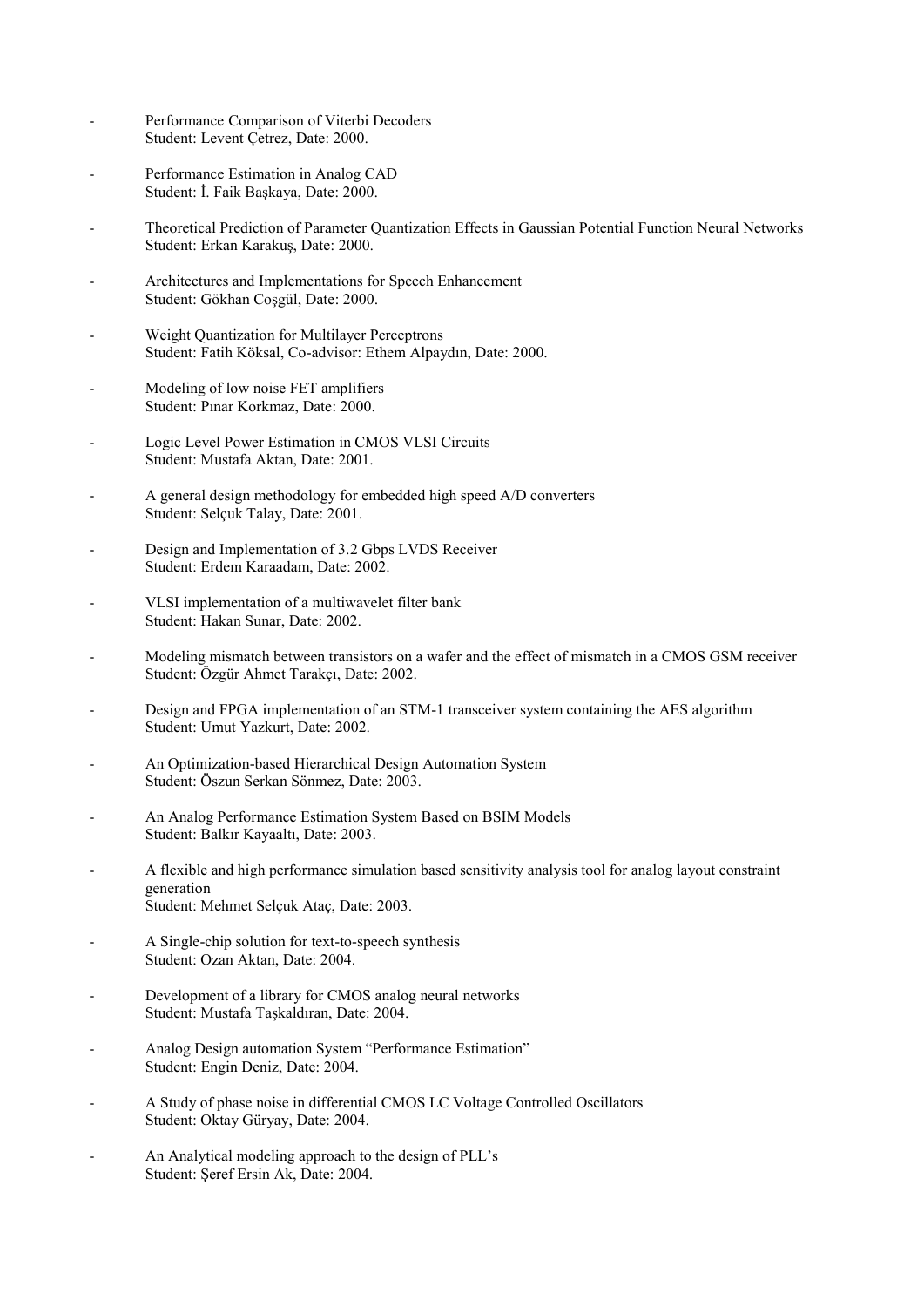- Analog Layout Generation Student: Ender Yılmaz, Date: 2006.
- Analog Design and Optimization of PWL circuits used in fuzzy logic solutions Student: Yankı Yalçın, Date: 2006.
- Power Analysis and Low Power Realization of Digital Filter Structures Student: Okan Zafer Batur, Date: 2006.
- Digital filter design, error modeling and error correction in sigma-delta modulators Student: Necmiye Genç, Date: 2007.
- High performance adaptive sigma delta modulator designs Student: Yiğit Dağhan Gökdel, Date: 2007.
- Implementation and performance evaluation of sigma-delta modulators Student: Muharrem Orkun Sağlamdemir, Date: 2007.
- Analog CMOS implementation of neuro-fuzzy systems Student: Baykal Sarıoğlu, Date: 2007.
- Yet another simulation based sensitivity analysis tool for analog layout generation Student: Taşkın Şen, Date: 2007.
- Current mode continuous time sigma delta converter design Student: Ufuk Yapar, Date: 2007.
- An automatic architecture generator for sigma-delta modulators considering component non-idealities Student: Ömer Yetik, Date: 2007.
- An efficient hardware implementation of the tate pairing in characteristic three Student: Giray Kömürcü, Co-advisor: Erkay Savaş, Date: 2008.
- 3.125Gbps FIR equalizer implementation in 65nm CMOS technology Student: Hande Akın Kurnaz, Date: 2008.
- Conversion of current mode continuous time sigma delta converters from 1 bit to 3 bits Student: Feyyaz Melih Akçakaya, Date: 2009.
- Sigma-delta dithering based frequency synthesis and modulation for DCS-1800 Student: Oğuz Atasoy, Date: 2009.
- Analog circuit optimization with hierarchical genetic algorithms 3rd order low-pass butterworth filter example Student: Olcay Durul Azeri, Date: 2009.
- Afronoc: an adaptive flexible network on chip router Student: Ömer Çoğal, Co-Advisor: Arda Yurdakul, Date: 2009.
- Power aware switched capacitor integrator design Student: Seyrani Korkmaz, Date: 2009.
- High performance adaptive sigma delta modulator designs Student: Sedef Kurşunoğlu, Date: 2009.
- Analog layout synthesizer for a parasitic aware design loop Student: Ahmet Unutulmaz, Date: 2009.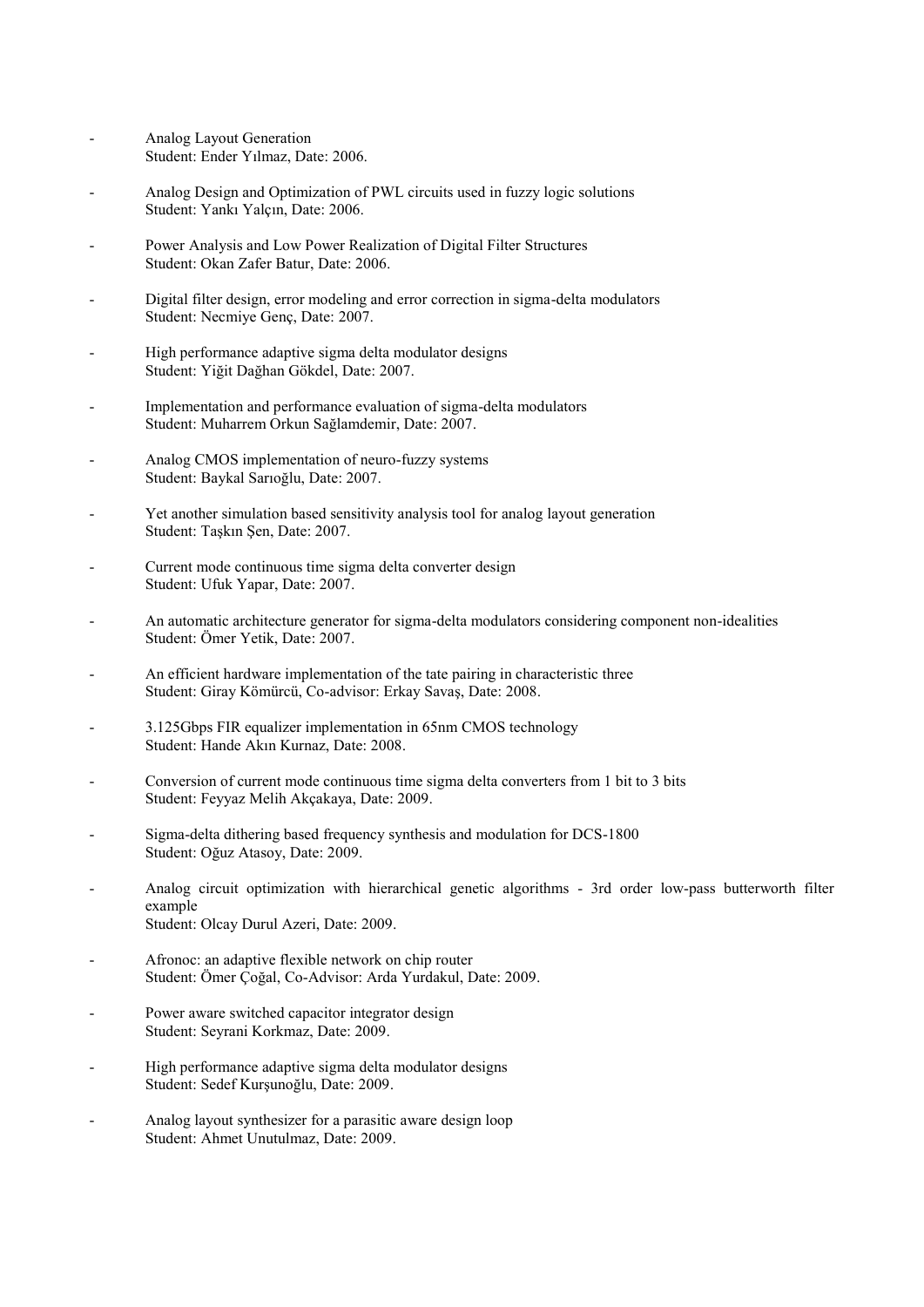- Design of Blocks for an UWB Transceiver Student: Evren Akdağ, Date: 2010
- Second Order Sigma Delta Modulator Architecture with Low-Voltage Swing at the Output of First Integrator Student: Necmettin Levent Çakır, Date: 2010
- Power Optimization and Modeling of Switched Capacitor Integrators Suitable for Delta-Sigma Modulators Student: Gökhan Evci, Date: 2010
- Analog cell sizing using enhanced multi-objective evolutionary algorithm (MOEA/D-DE) and forming a feedback loop interface between SACSES and TOLAS Student: Süha Sipahi, Date: 2011
- An enhanced multi-objective evolutionary algorithm (MOEA/D-DE) for the applications of analog sizing with both W/L and a novel operating point driven (OPD) based methods Student: Murat Pak, Date: 2011
- Design of low power decimation filter for sigma-delta analog digital converters Student: Feyza Kayaduman, Date: 2011
- Integrated ultra-wideband receiver system and antenna design Student: Halit Kürşat Akkurt, Co-Advisor: Mutlu Koca, Date: 2011
- Aging in CMOS circuits and circuit design robust to aging phenomena Student: Engin Afacan, Co-Advisor: İ. Faik Başkaya, Date: 2011
- New approaches to optimization algorithms used in circuit and system levels of analog design automation Student: Simge Ay, Date: 2012
- Automatic sigma delta analog to digital converter architecture generator Student: Ali Murat Gök, Date: 2012
- Fast circuit topologies for finding the maximum of n k-bit numbers Student: Bilgiday Yüce, Co-Advisor: H. Fatih Uğurdağ, Date: 2013
- 10 bit 60 MS/s two step flash ADC design Student: Vahap Barış Esen, Date: 2013
- New approaches to automated analog circuit design for robustness Student: Can Doğa Kırbaç, Date: 2013
- Adaptive bias and class AB operational amplifier topologies for sigma delta converters Student: Tayyar Oğuz Karaduman, Date: 2013
- Design of low power continuous time analog to digital converters Student: Sina Parsnejad, Date 2014
- Low power continuous time sigma delta modulator and decimation filter design Student: Mehmet İnce, Date 2014
- An analog template router based on layout description script (LDS) Student: Cem Sümengen, Date: 2014
- Novel design methods for analog design automation tools Student: Gönenç Berkol, Date: 2015
- Design of high efficiency buck converters Student: Merve Toka Koç, Date: 2015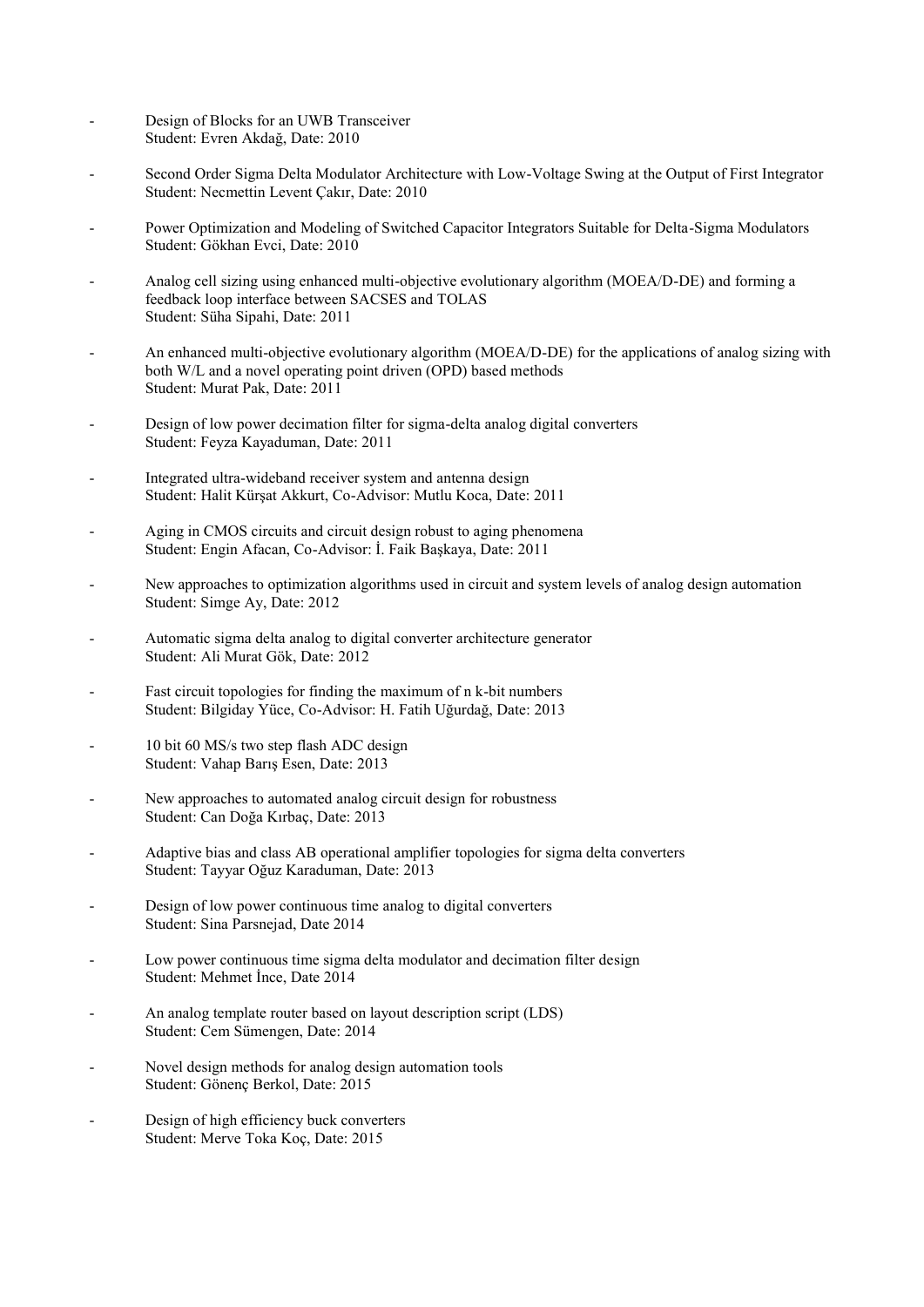- Design and development of hall sensors for magnetic microsystems Student: Nazanin Takbiri, Date: 2015
- Design of a 12-Bit 3GS/s current steering DAC Student: Seyhan Çalışkan, Date: 2016
- Efficient yield estimation using rare event simulation techniques on analog design automation tools Student: Alphan Çamlı, Date: 2016
- Low power consumption continuous time sigma-delta modulator design Student: Hikmet Çeliker, Date: 2016
- Design of magnetic sensing microsystem with hall sensors Student: Ece Oktay, Co-advisor: Hamdi Torun, Date: 2016
- A 10 bit interface circuit for an array of capacitive transducers Student: Mohammad Ali Vosoughi, Co-advisor: Hamdi Torun, Date: 2016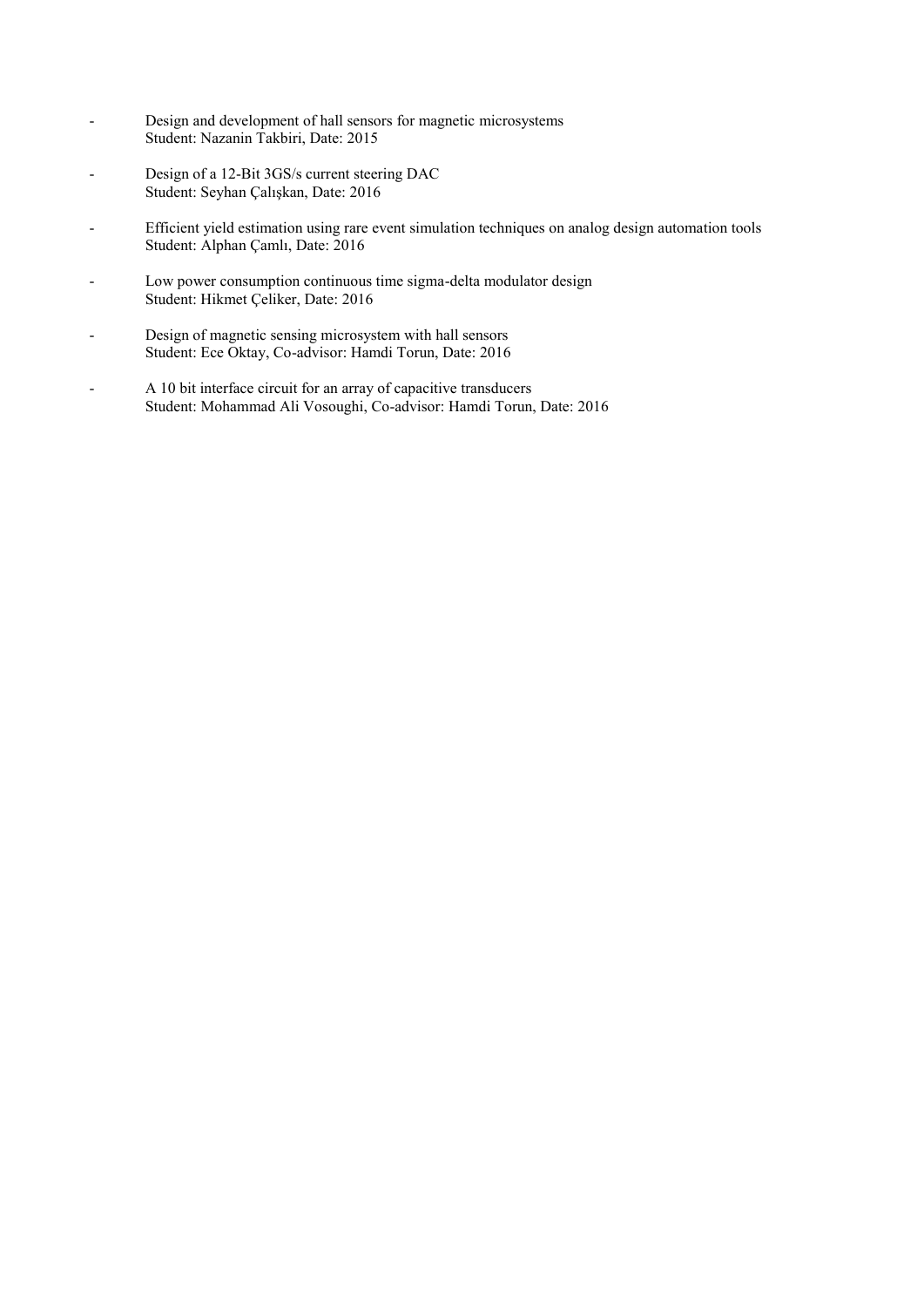### **PhD Theses Conducted to Completion**

- A Silicon Compiler for Multirate DSP Systems Student: Arda Yurdakul, Co-advisor: Sabih Tansal, Date: 1999.
- Multilayer Perceptron Neural Networks in Analog VLSI A System Level Study Student: A. Selçuk Öğrenci, Co-advisor: Sina Balkır, Date: 1999.
- A New Approach to Analog Integrated Circuit Optimization Student: Güner Alpaydın, Co-advisor: Sina Balkır, Date: 2000.
- Analysis and Modeling of Multi-gate MOSFET Structures Student: Koray Karahaliloğlu, Date: 2002.
- Hardware/Software Partitioning for Custom Instruction Processors Student: Kubilay Atasu, Co-Advisor: Can Özturan, Date: 2007
- High Level Power Efficient Synthesis of FIR Based Digital Systems Student: Mustafa Aktan, Date: 2008
- High Level Modeling of Sigma-Delta Analog to Digital Converters Student: Selçuk Talay, Date: 2008
- A Generalized Pareto Front Approach for Performance Estimation in Analog Design Automation Systems Student: Engin Deniz, Date: 2010
- Circuit Level Analog Design Automation Student: Özsun Serkan Sönmez, Date: 2010
- The design aspects of an optically powered CMOS receiver front-end for electrically isolated applications Student: Ozan Aktan, Date: 2011
- Realization and analysis of high performance physical unclonable functions based on ring oscillators Student: Giray Kömürcü, Co-advisor: Ali Emre Pusane, Date: 2014
- Ring oscillator based randon number generators Student: Ülkühan Güler, Date: 2014
- Design aspects of discrete time chaos based true random number generators Student: İhsan Çiçek, Date: 2014
- Enhanced layout-aware circuit / system synthesis Student: Ahmet Unutulmaz, Date: 2015
- Robust ultra-wideband tranceiver integrated circuit design Student: Okan Zafer Batur, Date: 2015
- Low power sigma delta analog to digital converter design methods Student: Feyyaz Melih Akçakaya, Date: 2016
- Analog circuit design automation against process variations and aging phenomena Student: Engin Afacan, Co-advisor: İ.F. Başkaya, Date: 2016
- Standard cell all-digital phase locked loop design, analysis and high-level synthesis Student: Yalçın Balcıoğlu, Date: 2016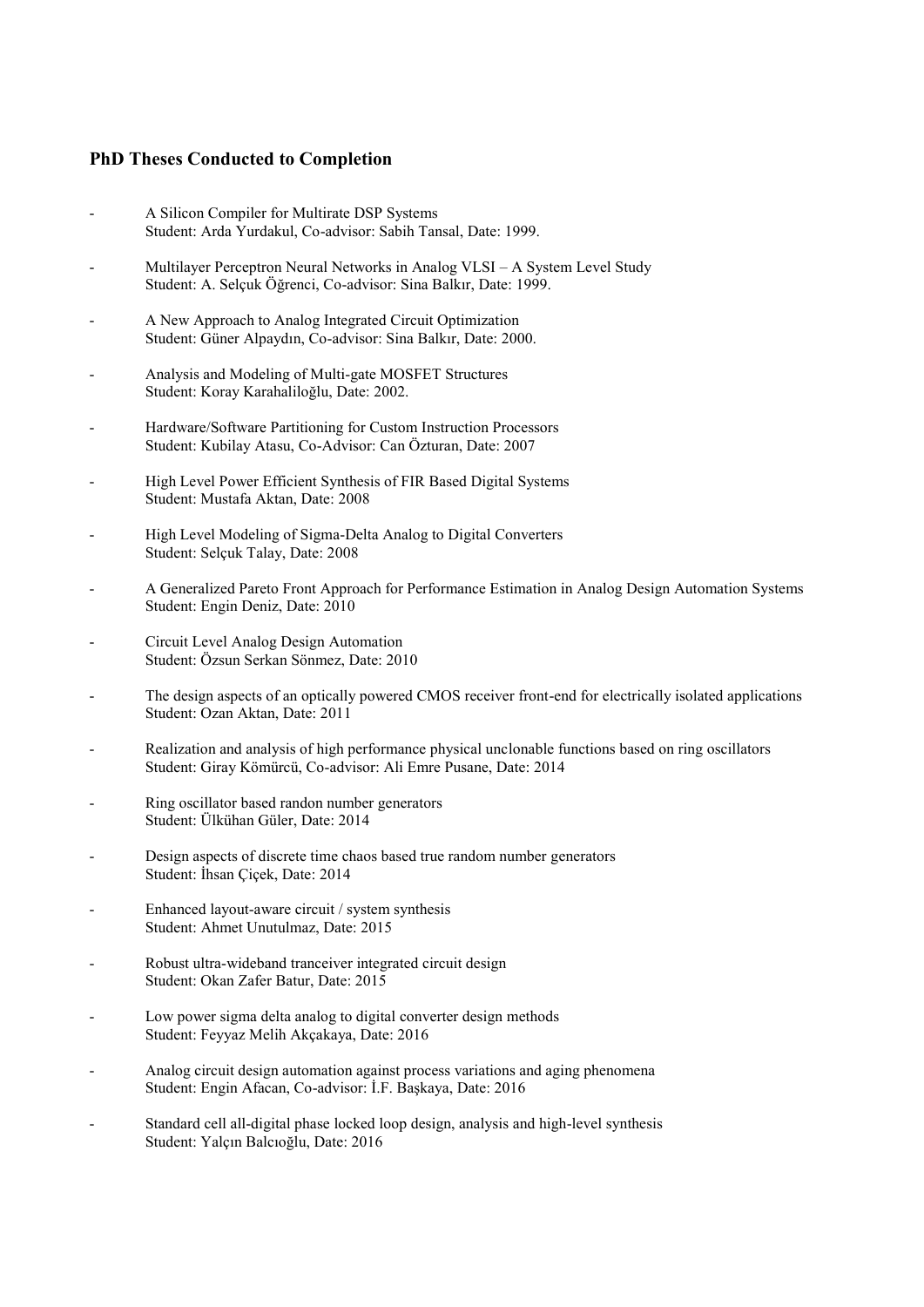# **Personal Information**

**Birth Place and Date:** Istanbul, 1969 **Marital Status:** Married **Children:** Two **Foreign Languages:** English (fluent), German (medium), Italian (beginner), French (beginner). **Nationality:** Turkish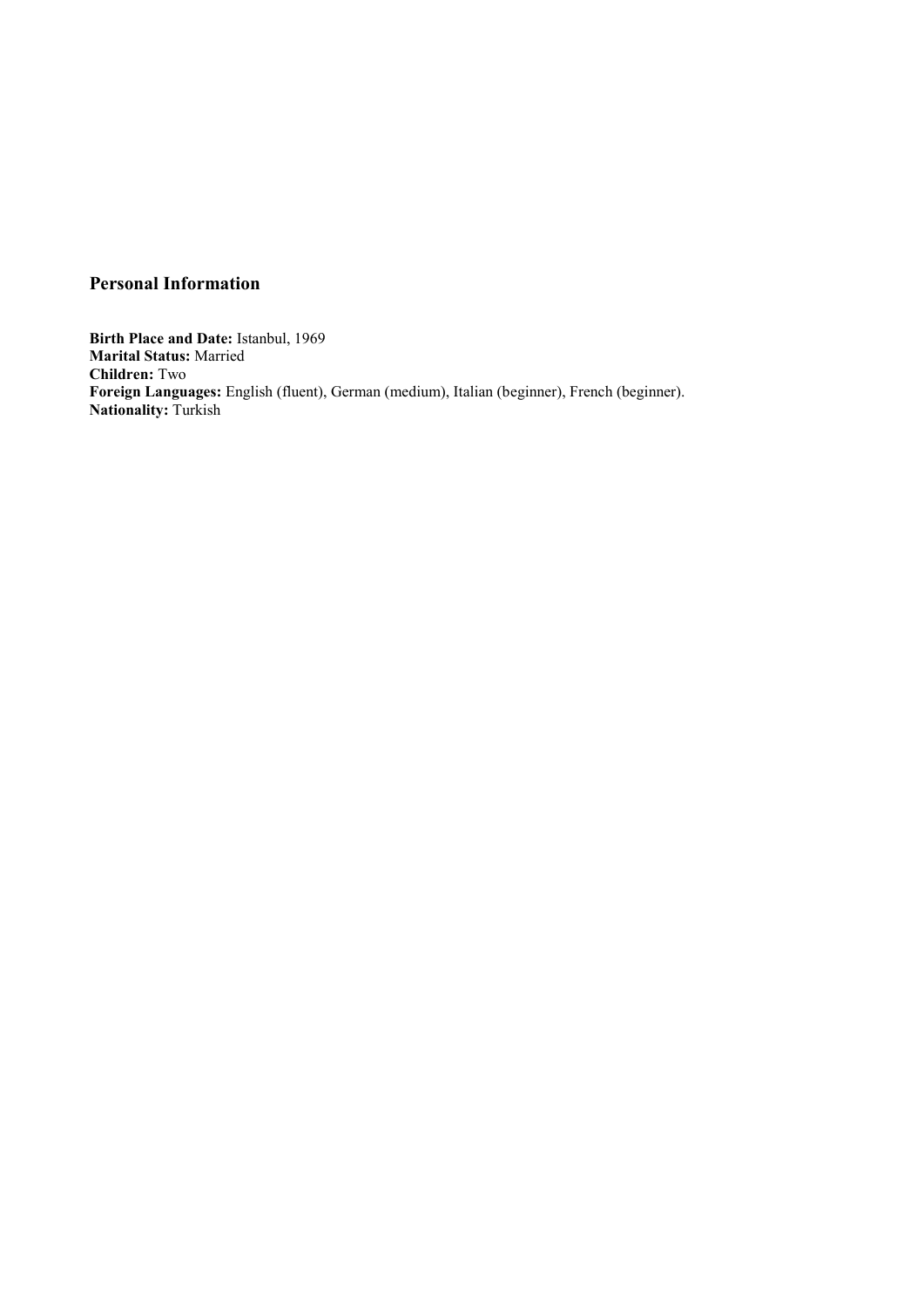### **Journal Publications**

- **1.** Y. Balcıoğlu and G. Dündar, "A standard cell phase locked loop design, analysis and high-level synthesis tool (CellPLL)," *Integration, the VLSI Journal*, Vol. 58, No. 6, pp. 142-154, June 2017.
- **2.** Y. Balcıoğlu and G. Dündar, "A 0.65-1.35 GHz synthesizable all-digital phase locked loop with quantization noise suppressing time-to-digital converter," *Turkish Journal of Electrical Engineering & Computer Sciences*, Vol. 25, No. 3, pp. 2410-2423, 2017.
- **3.** Ü. Güler, A. E. Pusane, and G. Dündar, "Design of efficient CMOS ring oscillator-based random number generator," *International Journal of Electronics*, Vol. 104, No. 9, 2017.
- **4.** E. Afacan, G. Dündar, A.E. Pusane, M.B. Yelten, F. Başkaya, "Aging signature properties and an efficient signature determination tool for online monitoring," *Integration, the VLSI Journal*, Vol. 58, No. 6, pp. 496- 503, June 2017.
- **5.** İ. Çiçek, A.E. Pusane, and G. Dündar, "An Integrated Dual Entropy Core True Random Number Generator, " *IEEE Transactions on Circuits and Systems II: Express Briefs*, Vol. 64, No. 3, pp. 329-333, March 2017.
- **6.** F.M. Akçakaya, G. Dündar, "Low power 3rd order feedforward sigma delta ADC design," *Turkish Journal of Electrical Engineering & Computer Sciences*, Vol. 25, No. 1, pp. 155-162, 2017.
- **7.** B. Kayaaltı, Ö. Cerid, and G. Dündar, "A 0.18 um current-mode asynchronous sigma-delta modulator design," *Turkish Journal of Electrical Engineering & Computer Sciences*, Vol. 24, No. 6, pp. 4569 – 4581, December 2016.
- **8.** M. Pak, F.V. Fernandez, and G. Dündar, "Comparison of QMC-based yield-aware pareto front techniques for multi-objective robust analog synthesis," *Integration, the VLSI Journal*, Vol. 55, No. 9, pp. 357-365, Sept. 2016.
- **9.** E. Afacan, G. Berkol, G. Dündar, A.E. Pusane, and F. Başkaya, "A lifetime-aware analog circuit sizing tool," *Integration, the VLSI Journal*, Vol. 55, No. 9, pp. 349-356, Sept. 2016.
- **10.** M.O. Sağlamdemir, G. Berkol, G. Dündar, A. Şen, "An analog behavioral equivalence boundary search methodology for simulink models and circuit level designs utilizing evolutionary computation, *Integration, the VLSI Journal*, Vol. 55, No. 9, pp. 366-375, Sept. 2016.
- **11.** E. Afacan, G. Berkol, G. Dündar, A.E. Pusane, and F. Başkaya, "An analog circuit synthesis tool based on efficient and reliable yield estimation," *Microelectronics Journal*, Vol. 54, No. 8, pp. 14 -22, August 2016.
- **12**. G. Kömürcü, A. E. Pusane, and G. Dündar, "Effects of aging and compensation mechanisms in ordering based RO-PUFs," *Integration, the VLSI Journal*, Vol. 52, pp. 71-76, 2016.
- **13.** M.H. Mazaheri Kouhani, B. Çamlı, A.U. Çakacı, E. Kuşakçı, B. Sarıoğlu, G. Dündar, H. Torun, A.D. Yalçınkaya, "Integrated silicon photovoltaics on CMOS with MEMS module for catheter tracking," *Journal of Lightwave Technology*, Vol. 33, No. 16, pp. 3426 – 3432, 2015.
- **14.** B. Sarıoğlu, M. Tümer, U. Çindemir, B. Çamlı, G. Dündar, C. Öztürk, and A.D. Yalçınkaya, "An Optically powered CMOS tracking system for 3 T magnetic resonance environment," *IEEE Transactions on Biomedical Circuits and Systems*, Vol. 9, No. 1, pp. 12 – 20, February 2015.
- **15.** A. Unutulmaz, G. Dündar, and F. V. Fernández, "On the convex formulation of area for slicing floorplans," *Integration, the VLSI Journal*, Vol. 50, pp. 74-80, 2015.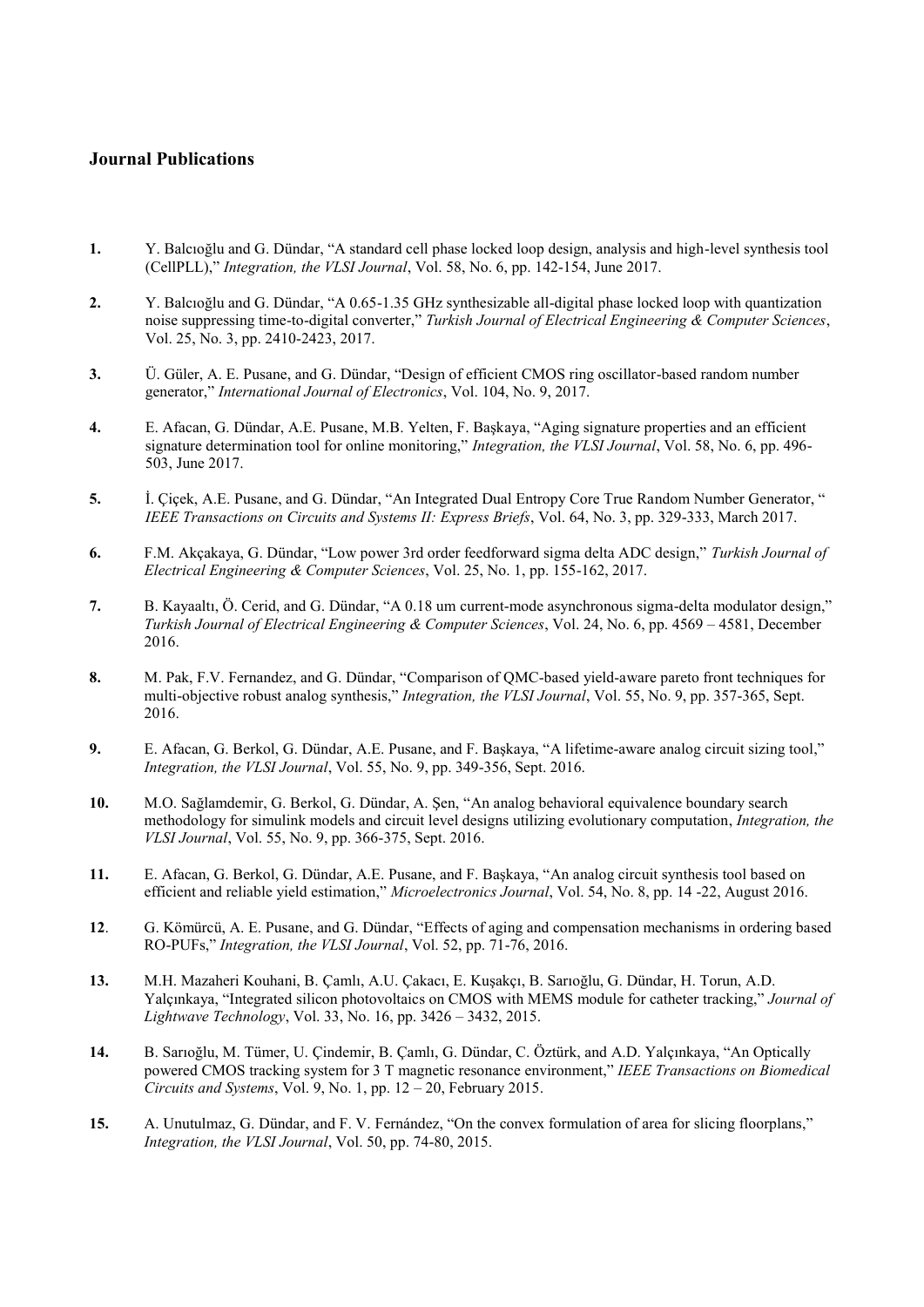- **16.** G. Kömürcü, A. E. Pusane, and G. Dündar, "An efficient grouping method and error probability analysis for RO-PUFs," *Computers and Security*, Vol. 49, pp 123-131, 2015.
- **17.** G. Kömürcü, A.E. Pusane, and G. Dündar, "Enhanced challenge-response set and secure usage scenarios for ordering-based ring oscillator-physical unclonable functions," *IET Circuits, Devices & Systems,* Vol. 9, No. 2, pp. 87-95, 2015.
- **18**. B. Sarıoğlu, M. Tümer, U. Çindemir, B. Çamlı, G. Dündar, C. Öztürk, A.D. Yalçınkaya, "An Optically powered CMOS tracking system for 3 T magnetic resonance environment," IEEE Transactions on Biomedical Circuits and Systems, Vol. 9, No. 1, pp. 12-20, 2015.
- **19**. H. Torun, F.Ç. Top, G. Dündar, A.D. Yalçınkaya, "An antenna-coupled split-ring resonator for biosensing," *Journal of Applied Physics*, Vol. 116, pp. 124701, 2014.
- **20**. B. Yüce, H.F. Uğurdağ, S. Gören, and G. Dündar, "Fast and efficient circuit topologies for finding the maximum of n k-bit numbers," *IEEE Transactions on Computers*, Vol. 63, No. 8, pp. 1868-1881, August 2014.
- **21**. İ.Çiçek, A.E. Pusane, and G. Dündar, "A new dual entropy core true random number generator," *Analog Integrated Circuits and Signal Processing*, Vol. 81, No. 1, pp. 61 – 80, January 2014.
- **22**. Ü. Güler and G. Dündar, "Modeling CMOS Ring Oscillator Performance as a Randomness Source," *IEEE Transactions on Circuits and Systems – I: Regular Papers*, Vol. 61, No. 3, pp. 712 – 724, March 2014.
- **23.** E. Afacan, G. Dündar, and İ. F. Başkaya, "Reliability assessment of CMOS differential cross-coupled LC oscillators and a novel on chip self-healing approach against aging phenomena," *Microelectronics Reliability*, Vol. 54, No. 2, pp. 397-403, February 2014.
- **24.** İ. Çiçek, A.E. Pusane, and G. Dündar, "A novel design method for discrete time chaos based true random number generators," *Integration, the VLSI Journal*, Vol. 47, No. 1, pp. 38-47, January 2014.
- **25.** A Unutulmaz, G Dündar, F.V. Fernández, "Template coding with LDS and applications of LDS in EDA," *Analog Integrated Circuits and Signal Processing*, Vol. 78, No.1, pp. 137-151, January 2014.
- **26.** G. Kömürcü, A.E. Pusane, and G. Dündar, "A Ring oscillator based PUF implementation on FPGA," *IU-Journal of Electrical & Electronics Engineering*, Vol. 13, No. 2, pp. 1647-1652, December 2013.
- **27.** O.Z. Batur, E Akdağ, H.K. Akkurt, A Öncü, M Koca, G Dündar, "An Ultra Low-Power Dual-Band IR-UWB Transmitter in 130-nm CMOS," IEEE Transactions on Circuits and Systems – II, Vol. 59, No. 11, pp. 701 – 705, Nov. 2012.
- **28.** K. Atasu, W. Luk, O. Mencer, C. Özturan, and G. Dündar, "FISH: Fast Instruction SyntHesis for Custom Processors," *IEEE Transactions on VLSI*, Vol. 20, No. 1, pp. 52-65, January 2012.
- **29.** O. Aktan, B. Sarıoğlu, U. Çindemir, S. Ünlü, G. Dündar, Ş. Mutlu, and A. D. Yalçınkaya, "Optoelectronic CMOS Power Supply Unit for Electrically Isolated Microscale Applications," *IEEE Journal of Selected Topics in Quantum Electronics*, Vol. 17, No. 3, pp. 747 – 755, 2011.
- **30.** Ö. S. Sönmez and G. Dündar, "Simulation-based analog and RF circuit synthesis using a modified evolutionary strategies algorithm," Integration, the VLSI Journal, Vol. 44, No. 22, pp. 144 – 154, 2011.
- **31.** U. Yazkurt and G. Dündar, "DC-gain enhancement technique for differential current-mode integrators," *Electronics Letters*, Vol. 46, No. 11, pp. 750-752, 2010.
- **32.** E. Yılmaz and G. Dündar, "Analog layout generator for CMOS circuits," *IEEE Transactions on Computer-Aided Design of Integrated Circuits and Systems***,** Vol.28, No. 1, pp. 32 – 45, January 2009.
- **33.** S. Talay, E. Deniz, G. Dündar, "A Sigma-Delta ADC design automation tool with embedded performance estimator", *Integration – the VLSI Journal*, Vol. 42, No. 1, pp. 181 – 192, January 2009.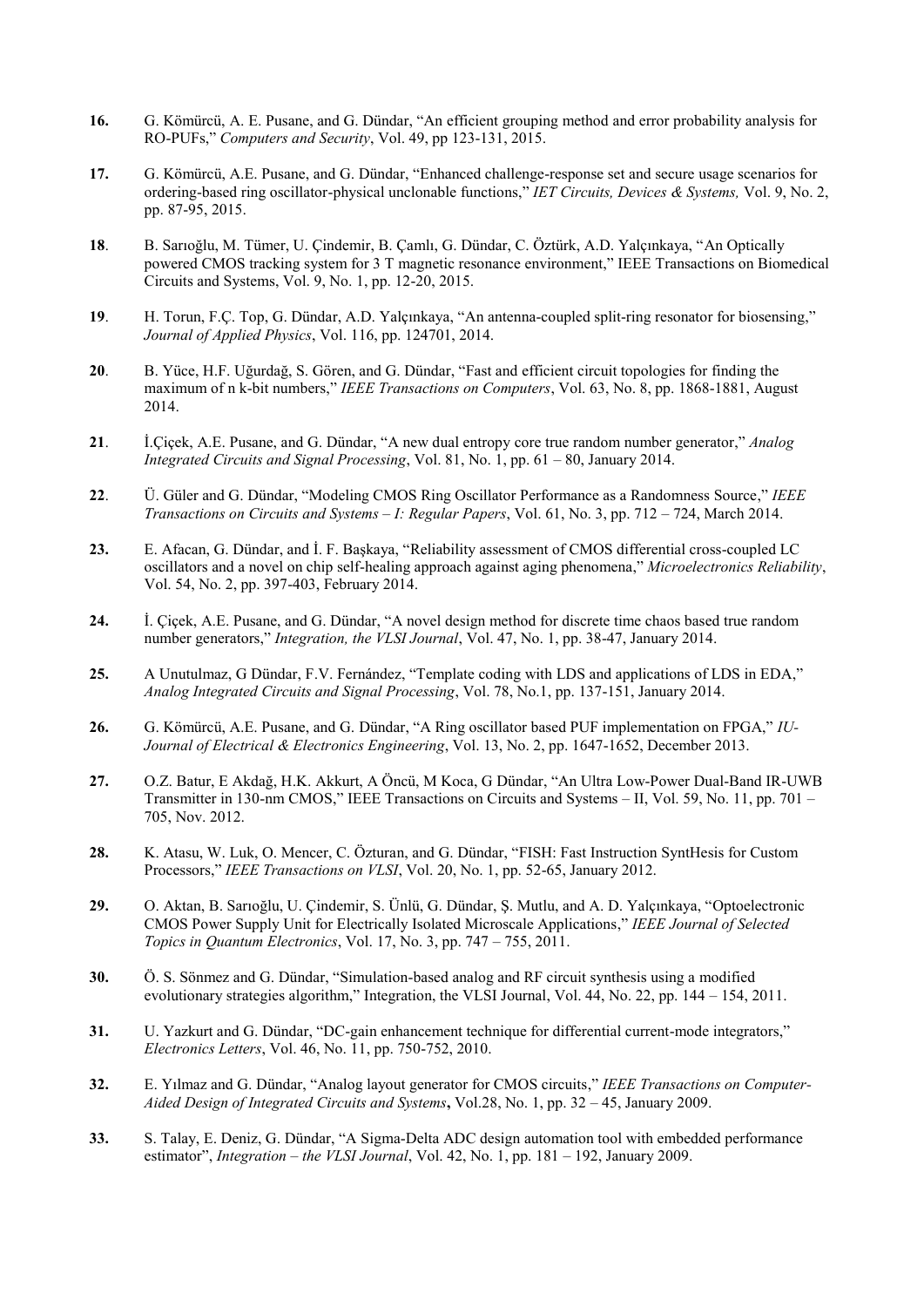- **34.** B.M. Wilamowski, N.J. Cotton, O. Kaynak, and G. Dündar, "Computing gradient vector and Jacobian matrix in arbitrarily connected neural networks," *IEEE Transactions on Industrial Electronics*, Vol. 55, No. 10, pp. 3784-3790, October 2008.
- **35.** J.D. Hewlett, B.M. Wilamowski, and G. Dündar, "Optimization using a modified second-order approach with evolutionary enhancement," *IEEE Transactions on Industrial Electronics*, Vol. 55, No. 9, pp. 3374-3380, Sept. 2008.
- **36.** M. Aktan, A. Yurdakul, and G. Dündar, "An algorithm for the design of low-power hardware efficient FIR filters," *IEEE Transactions on Circuits and Systems – I,* Vol. 55, No. 6, pp. 1536-1545, 2008.
- **37.** K. Atasu, C. Özturan, G. Dündar, O. Mencer, and W. Luk, "CHIPS: Custom Hardware Instruction Processor Synthesis," *IEEE Transactions on Computer-Aided Design of Integrated Circuits and Systems*, Vol. 27, No. 3, pp. 528-541, 2008.
- **38.** K. Karahaliloğlu and G. Dündar, "An explicit current model for dual gate MOSFET," *Solid State Electronics,*  Vol. 47, No. 11, pp. 2117-2125, 2003.
- **39.** G. Alpaydın, S. Balkır, and G. Dündar, "An evolutionary approach to automatic synthesis of high performance analog integrated circuits," *IEEE Transactions on Evolutionary Computing*, Vol. 7, No. 3, pp. 240-257, 2003.
- **40.** S. Minaei, O. Cicekoglu, H. Kuntman, G. Dündar, and O. Cerid, "New realizations of current-mode and voltage-mode multifunction filters without external passive elements," *AEU-International Journal Of Electronics And Communications*, Vol. 57, No. 1, pp. 63-69, January 2003.
- **41.** A. Yurdakul and G. Dündar, "Fast and efficient algorithm for the multiplierless realization of linear DSP transforms," *IEE Proceedings – Circuits, Devices, and Systems*, Vol. 149, No. 4, pp. 205-211, August 2002.
- **42.** G. Alpaydın, G. Dündar, and S. Balkır, "Evolution based design of neural fuzzy networks using self-adapting genetic parameters," *IEEE Transactions on Fuzzy Systems*, Vol. 10, No. 2, pp. 211-221, April 2002.
- **43.** A. Chatovich, S. Oktuğ, and G. Dündar, "Hierarchical neuro-fuzzy call admission controller for ATM networks," *Computer Communications*, Vol. 24, No. 11 , pp. 1031-1044, June 2001.
- **44.** A. S. Öğrenci, G. Dündar, and S. Balkır, "Fault tolerant training of neural networks in the presence of MOS transistor mismatches," *IEEE Transactions on Circuits and Systems*, Vol. 48, No.3, pp. 272-281, March 2001.
- **45.** G. Alpaydın, G. Erten, S. Balkır, and G. Dündar, "Multi-level optimization approach to switched capacitor filter synthesis," *IEE Proceedings – Circuits, Devices, and Systems*, Vol. 147, No. 4, pp. 243-250, August 2000.
- **46.** B. E. Sağlam, G. Coşgül, and G. Dündar, "Comments on a systematic approach for design of digit-serial signal processing architectures," *IEEE Transactions on Circuits and Systems -II*, Vol. 47, No. 4, pp. 369 - 370, April 2000.
- **47.** E. Yazıcıoğlu, S. Balkır, G. Dündar, and H. Çağlar, "Implementation of a new orthogonal shuffled block transform for image coding applications," *Journal of Real Time Imaging*, Vol. 6, No. 1, pp. 39 – 46, February 2000.
- **48.** A. Yurdakul and G. Dündar, "Multiplierless realization of linear DSP transforms by using common two-term expressions," *Journal of VLSI Signal Processing*, Vol. 22, No. 3, pp. 163 – 172, September 1999*.*
- **49.** A. Yurdakul and G. Dündar, "Statistical methods for the estimation of quantization effects and determination of optimal quantization stepsize in FIR-based multirate systems," *IEEE Transactions on Signal Processing*, Vol. 47, No. 6, pp. 1749-1753, June 1999.
- **50.** İ. Bayraktaroğlu, A.S. Öğrenci, G. Dündar, S. Balkır, and E. Alpaydın, "ANNSyS: An Analogue Neural Network Synthesis System," *Neural Networks*, Vol. 12, No. 2, pp. 325-338, March 1999.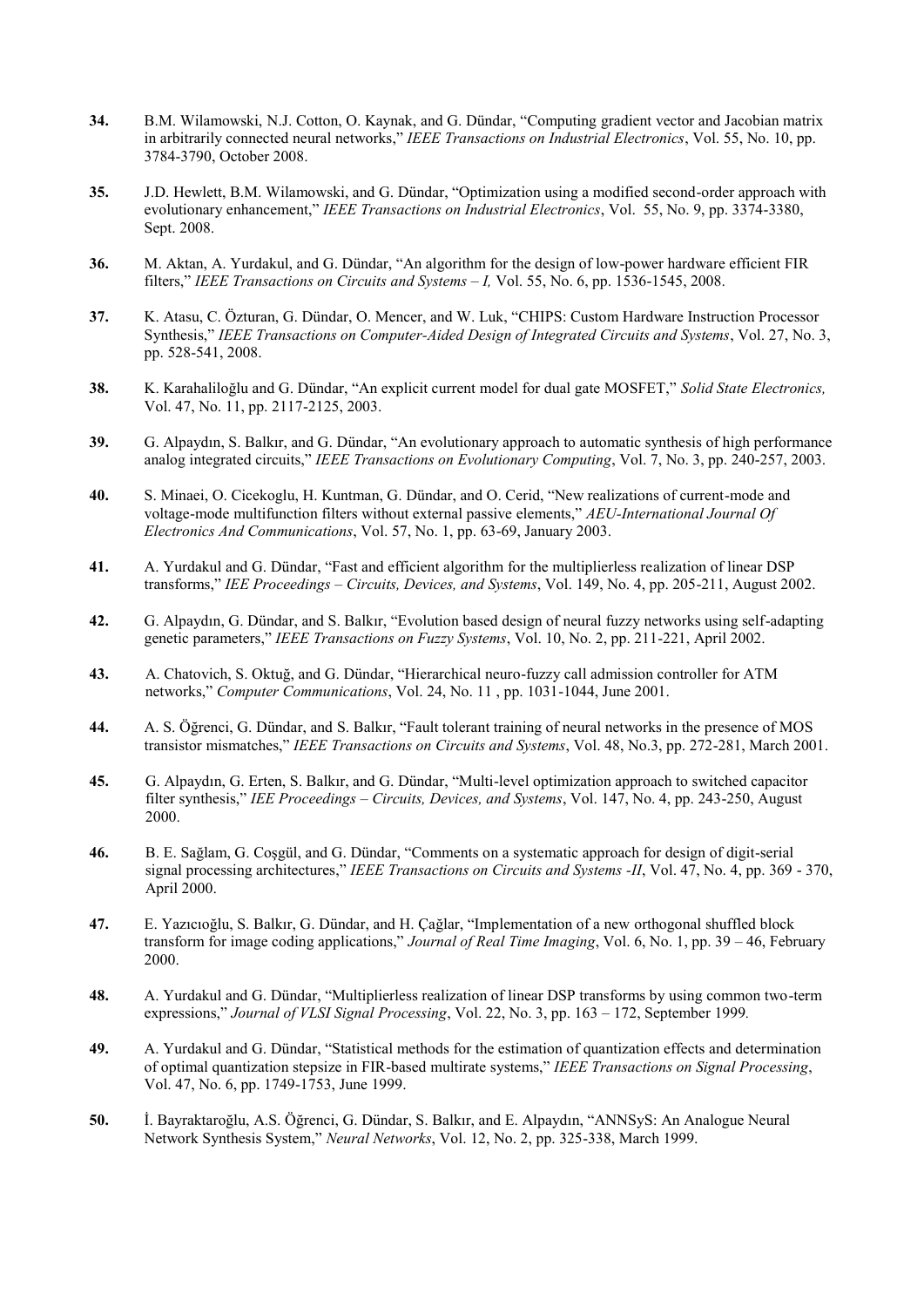- **51.** A. Şimşek and G. Dündar, "An application of self organizing neural networks to circuit partitioning," *ELEKTRİK, Turkish Journal of Electrical Engineering and Computer Sciences*, Vol. 4, Supplement, pp. 10 - 21, 1996.
- **52.** G. Dündar, F-C. Hsu, and K. Rose, "Effects of nonlinear synapses on multilayer neural networks," *Neural Computation*, Vol. 8, No. 5, pp. 939-949, July 1996.
- **53.** G. Dündar and K. Rose, "Comparing models for the growth of silicon-rich-oxides (SRO)," *IEEE Transactions on Semiconductor Manufacturing*, Vol. 9, No. 1, pp. 74-81, Feb. 1996.
- **54.** G. Dündar and K. Rose, "The effects of quantization on multilayer neural networks," *IEEE Transactions on Neural Networks*, Vol. 6, No. 11, pp. 1446 - 1451, Nov. 1995.
- **55.** Ö. Cerid, S. Balkır, and G. Dündar, "Novel CMOS reference current generator," *International Journal of Electronics*, Vol. 78, No. 6, pp. 1113-1118, June 1995.
- **56.** Ö. Cerid, S. Balkır, and G. Dündar, "Design automation of digital integrated circuits," *Hava Harp Okulu Bülteni*, Vol. 13, No. 36, pp. 29-37, July 1994 (in Turkish).
- **57.** Ö. Cerid, S. Balkır, and G. Dündar, "Structural modeling and simulation of pipelined radix-2<sup>n</sup> multipliers," *Hava Harp Okulu Bülteni*, Vol. 13, No. 35, pp. 49-55, April 1994 (in Turkish).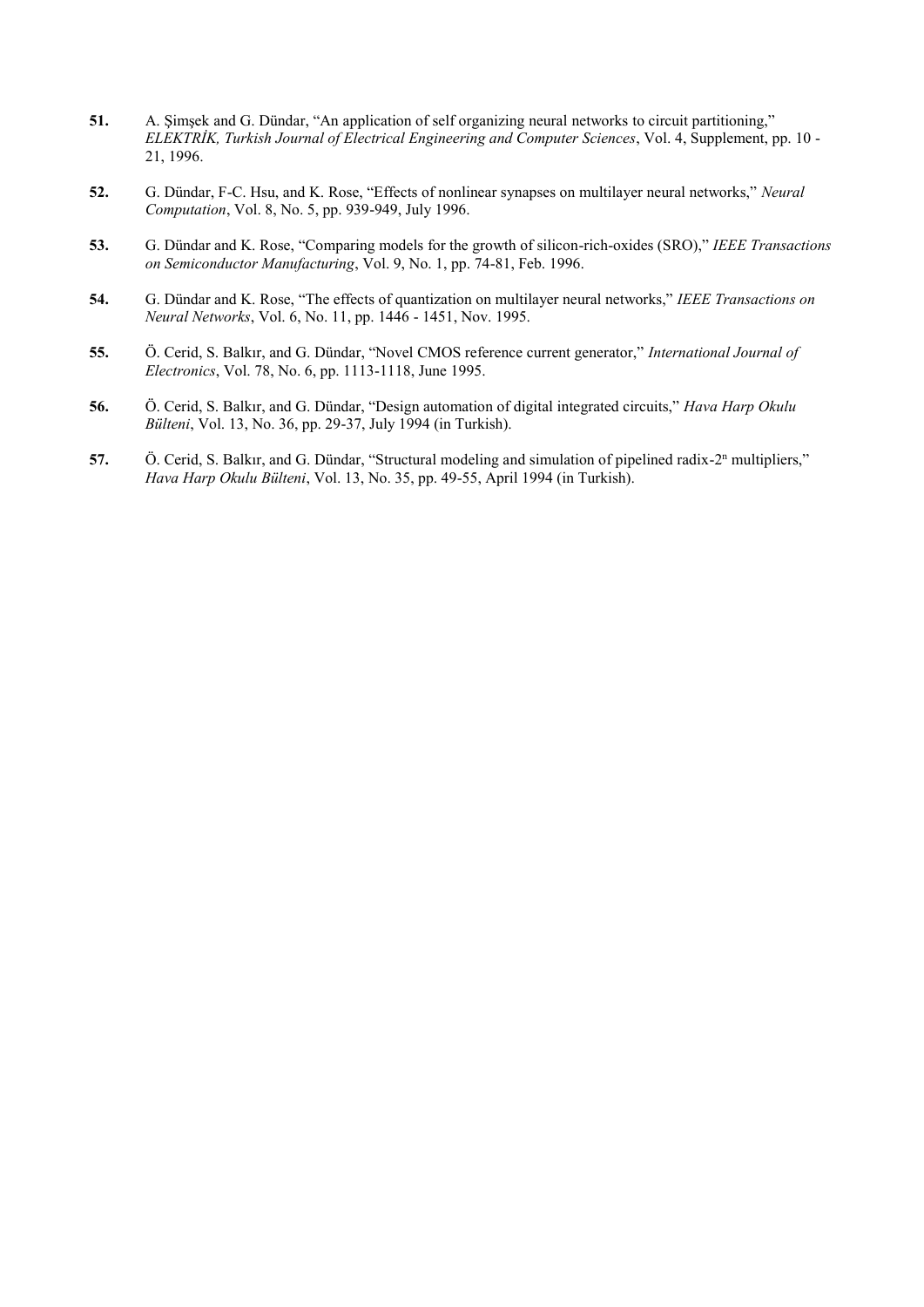### **Conference Publications**

- **1.** O.Z. Batur, G Dündar, and M Koca, "LNA-ESD-PCB codesign for robust operation of IR-UWB non-coherent receiver," *Proceedings of IEEE SMACD 2017*, June 12-15, 2017, Taormina, Italy.
- **2.** E. Afacan, M.B. Yelten, and G. Dündar, "Analog design methodologies for reliability in nanoscale CMOS circuits," *Proceedings of IEEE SMACD 2017*, June 12-15, 2017, Taormina, Italy.
- **3.** M. Pak, F.V. Fernández, and G. Dündar, "Optimization of a MEMS accelerometer using a multiobjective evolutionary algorithm," *Proceedings of IEEE SMACD 2017*, June 12-15, 2017, Taormina, Italy.
- **4.** İ.K. Aksoyak, K. Balaban, H. Torun, and G. Dündar, "Compact model based design space exploration for CMOS hall effect sensors," *Proceedings of IEEE SMACD 2017*, June 12-15, 2017, Taormina, Italy.
- **5.** E. Afacan and G. Dündar, "Inversion coefficient optimization assisted analog circuit sizing tool," *Proceedings of IEEE SMACD 2017*, June 12-15, 2017, Taormina, Italy.
- **6.** G. Ekinci, A. D. Yalçınkaya, G. Dündar, and H. Torun, "Split-Ring resonator-based strain sensor on flexible substrates for glaucoma detection," *Proceedings of MME 2016*, August 28-30, 2016, Cork, Ireland.
- **7.** E. Afacan, G. Dündar, A.E. Pusane, F. Başkaya, and M.B. Yelten, "Efficient signature selection tool for sense & react systems," *Proceedings of SMACD 2016*, June 27-30, 2016, Lisbon, Portugal.
- **8.** O.Z. Batur, G. Dündar, and M. Koca, "MATLAB & VHDL-AMS co-simulation environment for IR-UWB transceiver design," *Proceedings of SMACD 2016*, June 27-30, 2016, Lisbon, Portugal.
- **9.** E. Afacan, G. Dündar, A.E. Pusane, and F. Başkaya, "Semi-empirical aging model development via accelerated aging test," *Proceedings of SMACD 2016*, June 27-30, 2016, Lisbon, Portugal.
- **10.** E. Afacan and G. Dündar, "A Mixed domain sizing approach for RF circuit synthesis," *Proceedings of DDECS 2016*, April 20-22, 2016, Kosice, Slovakia.
- **11.** O.Z. Batur, G. Dündar, and M. Koca, "A configurable pulse generator for intermittent operation and synchronization of IR-UWB receivers," *Proceedings of SMACD 2015*, Sept. 7-9, 2015, Istanbul.
- **12.** E. Afacan, G. Berkol, G. Dündar, A.E. Pusane, and F. Başkaya, "A deterministic aging simulator and an analog circuit sizing tool robust to aging phenomena," *Proceedings of SMACD 2015*, Sept. 7-9, 2015, Istanbul.
- **13.** Y. Balcıoğlu and G. Dündar, "All-digital phase locked loop design assistant," *Proceedings of SMACD 2015*, Sept. 7-9, 2015, Istanbul.
- **14.** M.O. Sağlamdemir, G. Dündar, and A. Şen, "An analog behavioral equivalence checking methodology for simulink models and circuit level designs," *Proceedings of SMACD 2015*, Sept. 7-9, 2015, Istanbul.
- **15.** M. Pak, F.V. Fernandez, and G. Dündar, "Integration of QMC based yield-aware pareto front techniques on MOEA/D for robust analog synthesis," *Proceedings of SMACD 2015*, Sept. 7-9, 2015, Istanbul.
- **16.** O.Z. Batur, N. Pekçokgüler, G. Dündar, and M. Koca, "A high resolution and low jitter linear delay line for IR-UWB template pulse synchronization," *Proceedings of ECCTD 2015*, August 24 – 26, 2015, Trondheim, Norway.
- **17.** Y. Balcıoğlu and G. Dündar, "A synthesizable Time to Digital Converter (TDC) with MIMO spatial oversampling method," *Proceedings of NEWCAS 2015*, June 7-10, 2015, Grenoble, France.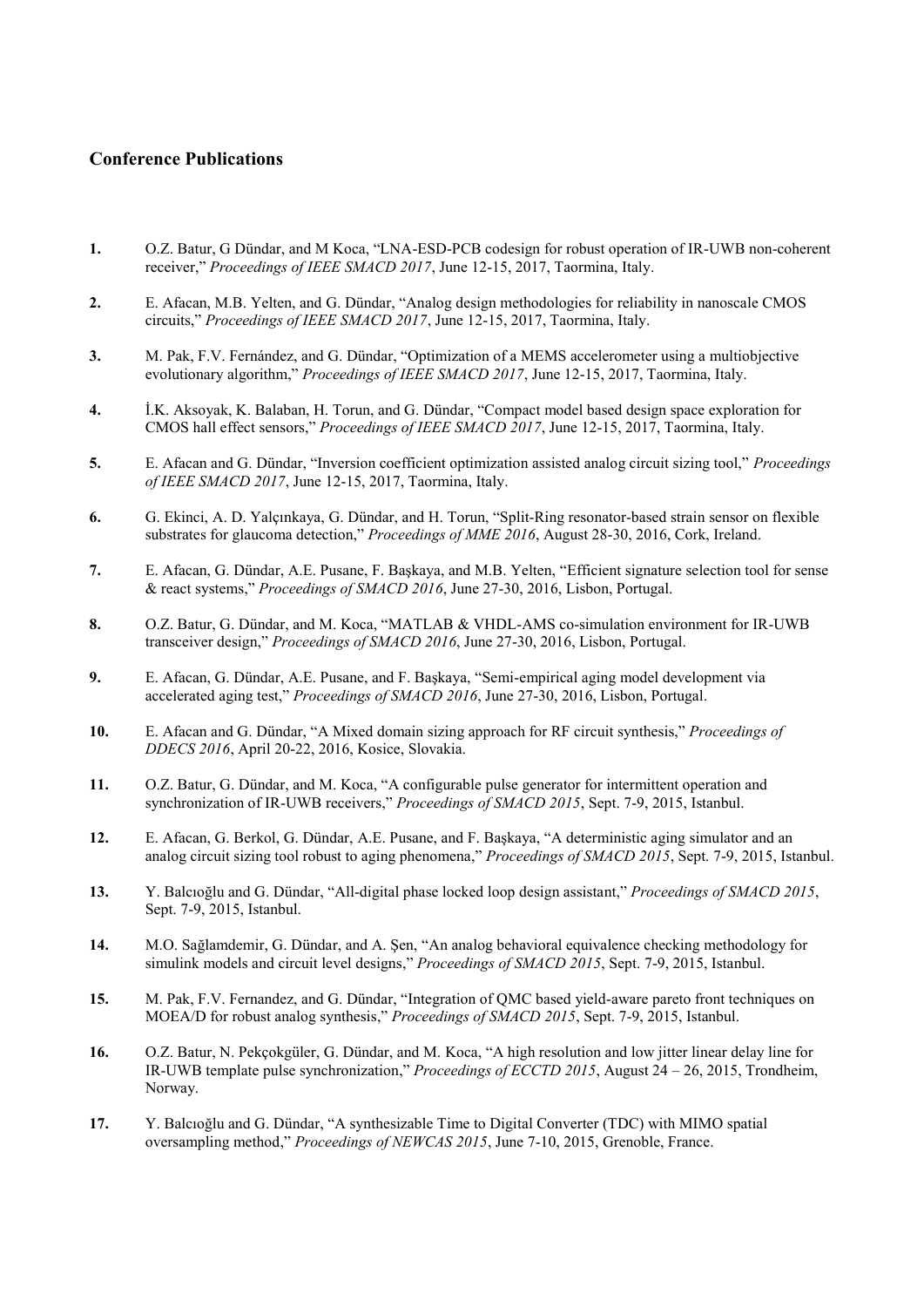- **18.** G. Berkol, A. Unutulmaz, E. Afacan, G. Dündar, F.V. Fernandez, A.E. Pusane, F Başkaya, "A two-step layout-in-the-loop design automation tool," *Proceedings of NEWCAS 2015*, June 7-10, 2015, Grenoble, France.
- **19.** G. Berkol, E. Afacan, G. Dündar, A.E. Pusane, and F. Başkaya, "A novel yield aware multi-objective analog circuit optimization tool," *Proceedings of ISCAS 2015*, pp. 2652 – 2655, May 24-27 2015, Lisbon, Portugal.
- **20.** Y. Balcıoğlu and G. Dündar, "Improved standard cell synthesizable Digitally Controlled Oscillator," *Proceedings of SIU 2015*, pp. 355 – 358, May 16 – 19, 2015, Malatya, Turkey (in Turkish).
- **21.** E. Afacan, G. Berkol, A. E. Pusane, G. Dündar, and F. Başkaya, "A hybrid Quasi Monte Carlo method for yield aware analog circuit sizing tool," *Proceedings of DATE 2015*, pp. 1225 – 1228, March 9-13, 2015, Grenoble, France.
- **22.** Y. Balcıoğlu and G. Dündar, "A synthesizable digitally controlled oscillator with only standard cells: A 810 to 1400 MHz digital back-end design flow compatible design with PVT calibration," *Proceedings of ISETC 2014*, Nov. 14-15, 2014, Timisoara, Romania.
- **23.** E. Afacan, G. Berkol, A.E. Pusane, G. Dündar, and İ.F. Başkaya, "Adaptive sized Quasi-Monte Carlo based yield aware analog circuit optimization tool," *Proceedings of VARI 2014*, September 29 – October 1, 2014, Palma de Mallorca, Spain.
- **24.** H. Torun, F.Ç. Top, G. Dündar, and A.D. Yalçınkaya, "A split-ring resonator-based microwave sensor for biosensing," *Proceedings of OMN 2014*, pp. 159-160, August 17-21, 2014, Glasgow, Scotland, UK.
- **25.** E. Afacan, G. Berkol, İ.F. Başkaya, and G. Dündar, "Sensitivity based methodologies for process variation aware analog IC optimization," *Proceedings of PRIME 2014*, June 30 – July 3, 2014, Grenoble, France.
- **26.** S. Parsnejad, F.M. Akçakaya, and G. Dündar, "A low power second order current mode continuous time sigma delta ADC with 98 dB SNDR," *Proceedings of PRIME 2014*, June 30 – July 3, 2014, Grenoble, France.
- **27.** G. Kömürcü, A.E. Pusane, and G. Dündar, "Robust RO-PUFs with enhanced challenge-response set," *Proceedings of ECTI-CON 2014*, May 14-17, 2014, Nakhon Ratchasima, Thailand.
- **28.** M. İnce, F.M. Akçakaya, and G. Dündar, "A 7.3 μW decimation filter for 15 bit 25 kHz audio ΣΔ modulator," *Proceedings of FTFC 2014*, May 4-6, 2014, Monaco.
- **29.** Ü. Güler, A.E. Pusane, and G. Dündar, "Investigating flicker noise effect on randomness of CMOS ring oscillator based true random number generators," *Proceedings of ISEEE 2014,* April 26-28 2014, Sapporo City, Hokkaido, Japan.
- **30.** D. Chang, S, Özev, B. Bakkaloğlu, S. Kiaei, E. Afacan, and G. Dündar, "Reliability enhancement using infield monitoring and recovery for RF circuits," *Proceedings of VTS 2014*, April 13-17, 2014, Napa, California, USA.
- **31.** E. Afacan, S. Ay, F.V. Fernandez, G Dündar, and İ.F. Başkaya, "Model based hierarchical optimization strategies for analog design automation," *Proceedings of DATE 2014*, March 24-28, 2014, Dresden, Germany.
- **32.** G. Kömürcü, A.E. Pusane, and G. Dündar, "Dynamic Programming based grouping method for RO-PUFs," *Proceedings of PRIME 2013*, pp. 329-332, June 24-27, 2013, Villach, Austria.
- **33.** İ. Çiçek, A.E. Pusane, G. Dündar, "A Novel dual entropy core true random number generator," *Proceedings of ELECO 2013*, pp. 332-335, November 28-30, 2013, Bursa, Turkey.
- **34.** G. Kömürcü, A.E. Pusane, and G. Dündar, "Analysis of Ring Oscillator structures to develop a design methodology for RO-PUF circuits," *Proceedings of VLSI-SoC 2013*, pp. 332-335, October 7-9 2013, Istanbul, Turkey.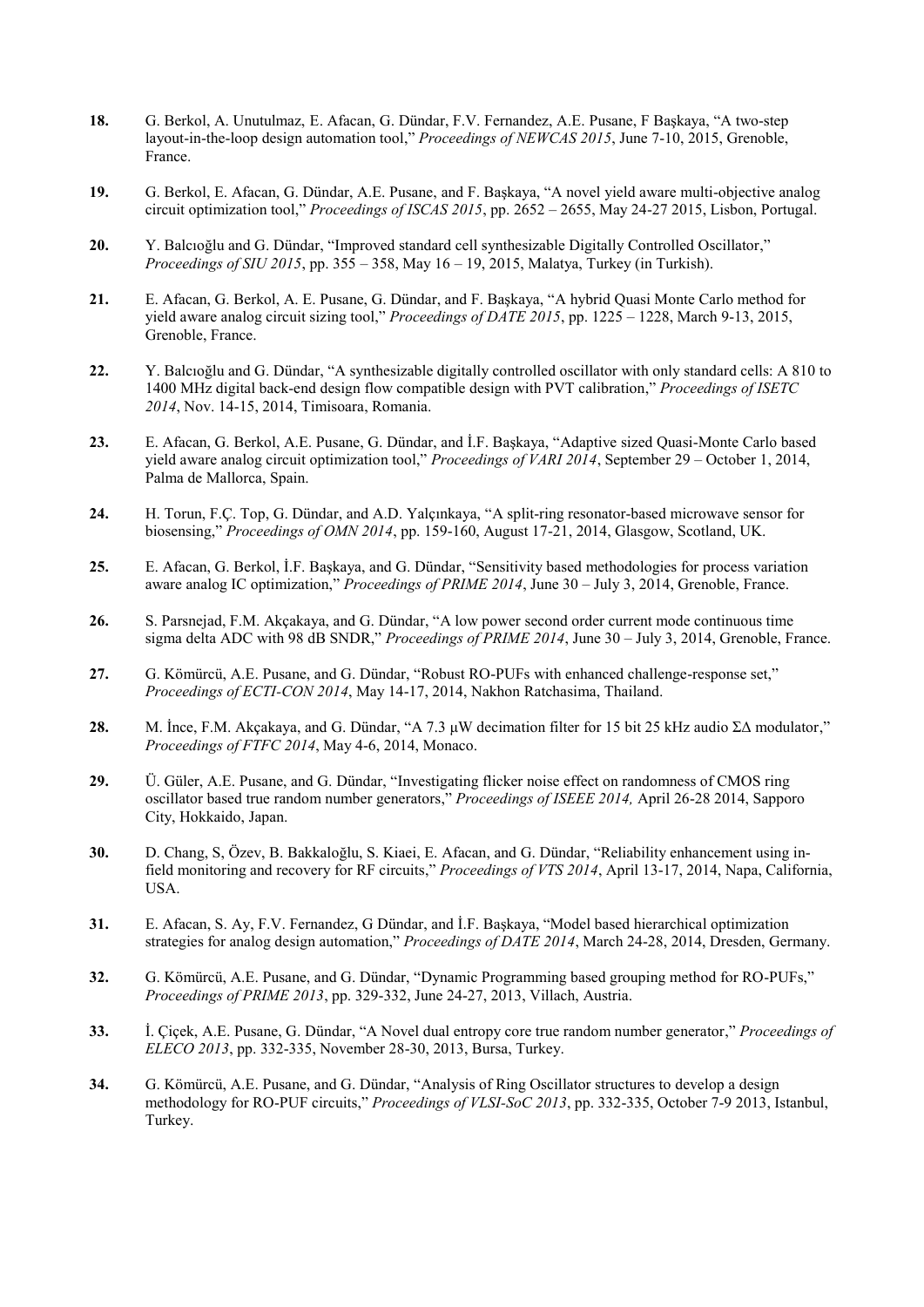- **35.** B. Yüce, S. Korkmaz, V.B. Esen, F. Temizkan, C. Tunç, G. Güner, İ.F. Başkaya, İ. Agi, G. Dündar, H.F. Uğurdağ, "Synthesis of clock trees for Sampled-Data Analog IC blocks," *Proceedings of EWDTS*, pp. 1-4, September 2013, Rostov on Don, Russia.
- **36.** İ. Çiçek and G. Dündar, "A chaos based integrated jitter booster circuit for true random number generators," *Proceedings of ECCTD 2013*, 8-12 September 2013, Dresden, Germany.
- **37.** F.M. Akçakaya and G. Dündar, "Low power sigma delta converter with SAR ADC for audio frequencies," *Proceedings of FTFC 2013*, June 19-21 2013, Paris, France.
- **38.** B. Yüce, H.F. Uğurdağ, S. Gören, and G. Dündar, "A Fast Circuit Topology for Finding the Maximum of n kbit Numbers," *Proceedings of ARITH 2013*, pp. 59-66, April 7-10, 2013, Austin, Texas.
- **39.** A Unutulmaz, G Dündar, and FV Fernández, "Area optimization on fixed analog floorplans using convex area functions," *Proceedings of DATE 2013*, pp. 1843-1848, March 18-22, 2013, Grenoble, France.
- **40.** A. Unutulmaz, G. Dündar, and FV Fernandez, "LDS based tools to ease template construction," *Proceedings of SMACD 2012*, pp. 61-64, September 2012, Sevilla, Spain.
- **41.** M. O. Sağlamdemir, A. Şen, and G. Dündar, "A formal equivalence checking methodology for Simulink and Register Transfer Level designs," *Proceedings of SMACD 2012*, pp. 221-224, September 2012, Sevilla, Spain.
- **42.** Ü. Güler and G. Dündar, "Modeling phase noise and jitter in subthreshold region and assessing the randomness performance of CMOS ring oscillators," *Proceedings of SMACD 2012*, pp. 257-260, Sept. 2012, Sevilla, Spain.
- **43.** G. Kömürcü and G. Dündar, "Determining the quality metrics for PUFs and performance evaluation of two RO-PUFs," *Proceedings of NEWCAS 2012*, pp. 73-75, June 2012, Montreal, Canada.
- **44.** A. Sunça, O. Çiçekoğlu, and G. Dündar, "A Wide Tunable Bandpass Filter Design Based on CMOS Active Inductor," *Proceedings of PRIME 2012*, pp. 1-4, June 2012, Aachen, Germany.
- **45.** İ. Çiçek, A.E. Pusane, and G. Dündar, "A feasibility study of a 1D chaotic map for True Random Number Generation," *Proceedings of SIU 2012*, pp. 1-4, April 2012, Fethiye, Turkey (*in Turkish*).
- **46.** İ. Çiçek and G. Dündar, "A hardware efficient chaotic ring oscillator based true random number generator," *Proceedings of ICECS 2011*, pp. 430-433, December 2011, Beirut, Lebanon.
- **47.** A. Unutulmaz, G. Dündar, and FV Fernandez "A Template Router," *Proceedings of ECCTD 2011*, pp. 334- 337, August 2011, Linköping, Sweden.
- **48.** Ü. Güler and G. Dündar, "Maximizing randomness in ring oscillators for security applications," *Proceedings of ECCTD 2011*, pp. 118-121, August 2011, Linköping, Sweden.
- **49.** A. Unutulmaz, G. Dündar, and FV Fernandez, "LDS-A description script for layout templates," *Proceedings of ECCTD 2011*, pp. 857-860, August 2011, Linköping, Sweden.
- **50.** A. Sunça, O. Çiçekoğlu, and G. Dündar, "MOS only simulated grounded negative resistors," *Proceedings of TSP 2011*, pp. 328-331, August 2011, Budapest, Hungary.
- **51.** B. Sarıoğlu, O. Aktan, U. Çindemir, Ş. Mutlu, G. Dündar, and AD Yalçınkaya, "An RF front-end with optically powered CMOS power supply," *Proceedings of OMN 2011*, pp. 193-194, August 2011, Istanbul, Turkey.
- **52.** S. Korkmaz and G. Dündar, "Quasi settled switched capacitor integrator," *Proceedings of MIXDES 2011*, pp. 362-367, June 2011, Gliwice, Poland.
- **53.** C. Çömlekçi, İ.F. Başkaya, and G. Dündar, "Field Programmable Analog Array Design for biomedical applications," *Proceedings of SIU 2011*, pp. 1056-1059, April 2011, Kemer, Turkey (*in Turkish*).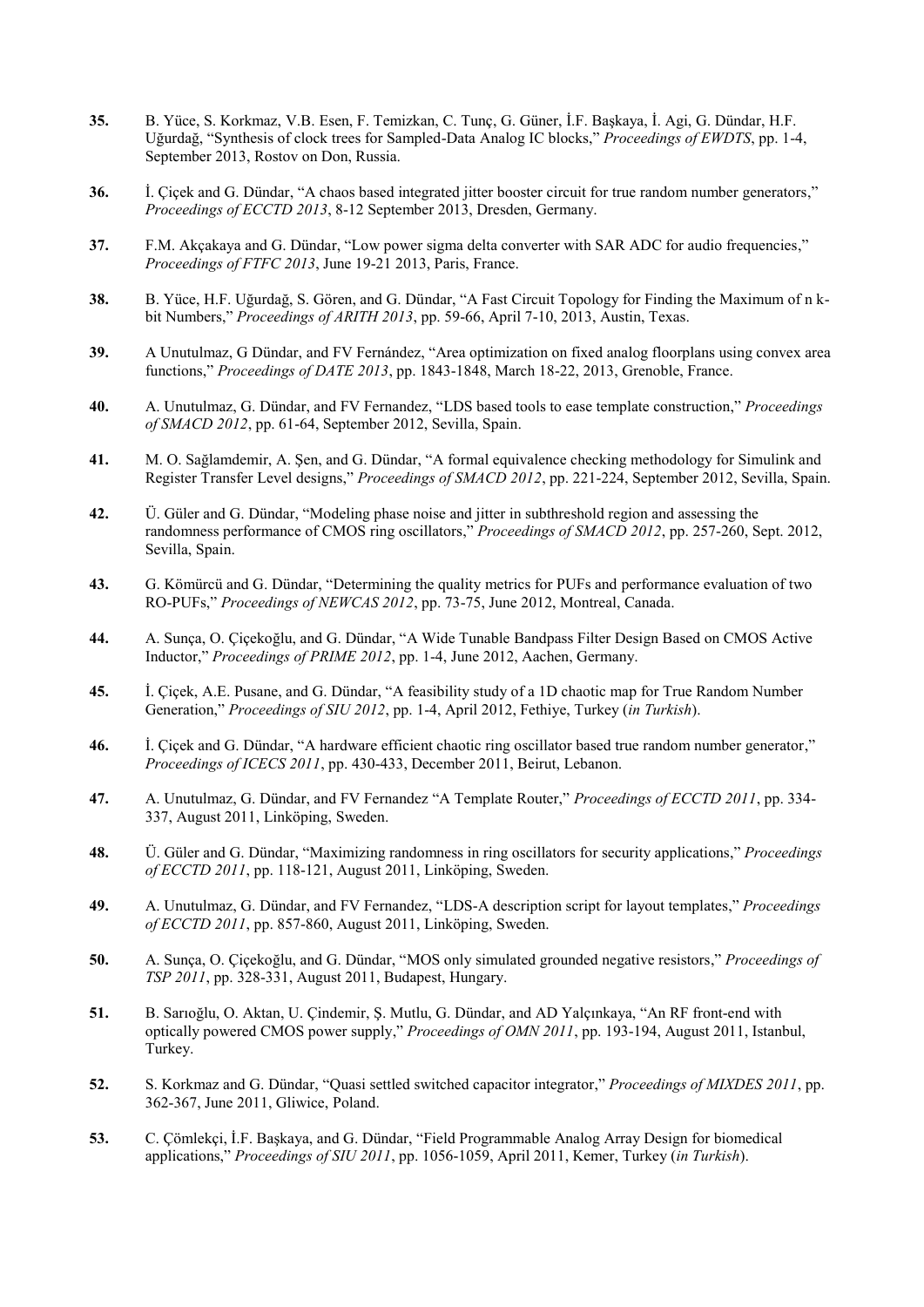- **54.** Ü. Güler, S. Ergün, and G. Dündar, "A digital IC random number generator with logic gates only," *Proceedings of ICECS 2010*, pp. 239-242, December 2010, Athens, Greece.
- **55.** E. Deniz and G. Dündar, "Hierarchical performance estimation of analog blocks using Pareto Fronts," *Proceedings of PRIME 2010*, pp. 1-4, July 2010, Berlin, Germany.
- **56.** S. Korkmaz and G. Dündar, "Charge sharing switched capacitor integrator," *Proceedings of MIXDES 2010*, pp. 225-230, June 2010, Wroclaw, Poland.
- **57.** O. Z. Batur, M. Koca, and G. Dündar, "MATLAB-VHDL design automation for MB-OFDM UWB," *Proceedings of ICUWB*, pp. 423-427, Vancouver, Canada, 2009.
- **58.** A. Çelebi, O. Urhan, S. Ertürk, İ. Hamzaoğlu, and G. Dündar, "MVBLA based design of Constrained 1-bit Transform based motion estimation algorithm," *Proceedings of SIU 2008*, 20-22 April 2008, Ankara, Turkey *(in Turkish)*.
- **59.** Y. Yalçın, G. Dündar, and B.M. Wilamowski, "Design and optimization of PWL circuits used in fuzzy logic hardware," *Proceedings of PRIME'08*, pp. 145-148, 22-25 June 2008, Istanbul, Turkey.
- **60.** E. Deniz and G. Dündar, "Hybrid approach for performance estimation; embedded tool for analog design automation systems," *Proceedings of PRIME'08*, pp. 5-8, 22-25 June 2008, Istanbul, Turkey.
- **61.** B. Kayaaltı, Ö. Cerid, and G. Dündar, "A design methodology for asynchronous sigma-delta converters," *Proceedings of PRIME'08*, pp. 249-252, 22-25 June 2008, Istanbul, Turkey.
- **62.** O.Z. Batur, M. Koca, and G. Dündar, "Measurements of impulsive noise in broad-band wireless communication channels," *Proceedings of PRIME'08*, pp. 233-236, 22-25 June 2008, Istanbul, Turkey.
- **63.** K. Atasu, O. Mencer, W. Luk, C. Özturan, and G. Dündar, "Fast custom instruction identification by convex subgraph enumeration," *Proceedings of ASAP 2008*, 2-4 July 2008, Leuven Belgium.
- **64.** M. Aktan, G. Dündar, and M. Koca, "Low-Power hardware efficient MMSE equalizer design," *Proceedings of ICCSC'08*, pp. 307-311, 26-28 May 2008, Shanghai, China.
- **65.** N.J. Cotton, B.M. Wilamowski, and G. Dündar, "A Neural network implementation on an inexpensive eight bit microcontroller," *Proceedings of INES 2008*, pp. 109-114, 25-29 February 2008, Miami, FL.
- **66.** O. Aytar, A. Tangel, and G. Dündar, "A 9-bit 1GS/S CMOS folding ADC implementation using TIQ based flash ADC cores," *Proceedings of MIXDES 2008*, pp. 159-164, 19-21 June 2008, Poznań, Poland.
- **67.** U, Yapar and G. Dündar, "Current-mode circuits for sigma-delta converters," *Proceedings of ECCTD'07*, pp. 448-451, August 27-30 2007, Sevilla, Spain.
- **68.** E. Yılmaz and G. Dündar, "New layout generator for analog CMOS circuits," *Proceedings of ECCTD'07*, pp. 36-39, August 27-30 2007, Sevilla, Spain.
- **69.** W.M. Anderson, B.M. Wilamowski, and G. Dündar, "Wide Band tunable filter design implemented in CMOS," *Proceedings of INES'07*, pp. 219-223, June 29-July 1 2007, Budapest, Hungary.
- **70.** A. Çelebi, O. Urhan, S, Ertürk, and G. Dündar, "Implementation of constrained 1-bit transform based motion estimation algorithm with an FPGA based architecture," *Proceedings of SIU 2007*, June 11-13 2007, Eskişehir, Turkey *(in Turkish)*.
- **71.** J. Hewlett, B. Wilamowski, and G. Dündar, "Merge of evolutionary computation with gradient based method for optimization problems," *Proceedings of ISIE'07*, pp. 3304-3309, June 4-7 2008, Vigo, Spain.
- **72.** B.M Wilamowski, N.J. Cotton, O. Kaynak, and G. Dündar, "Method of computing gradient vector and Jacobean matrix in arbitrarily connected neural networks," *Proceedings of ISIE'07*, pp. 3298-3303, June 4-7 2008, Vigo, Spain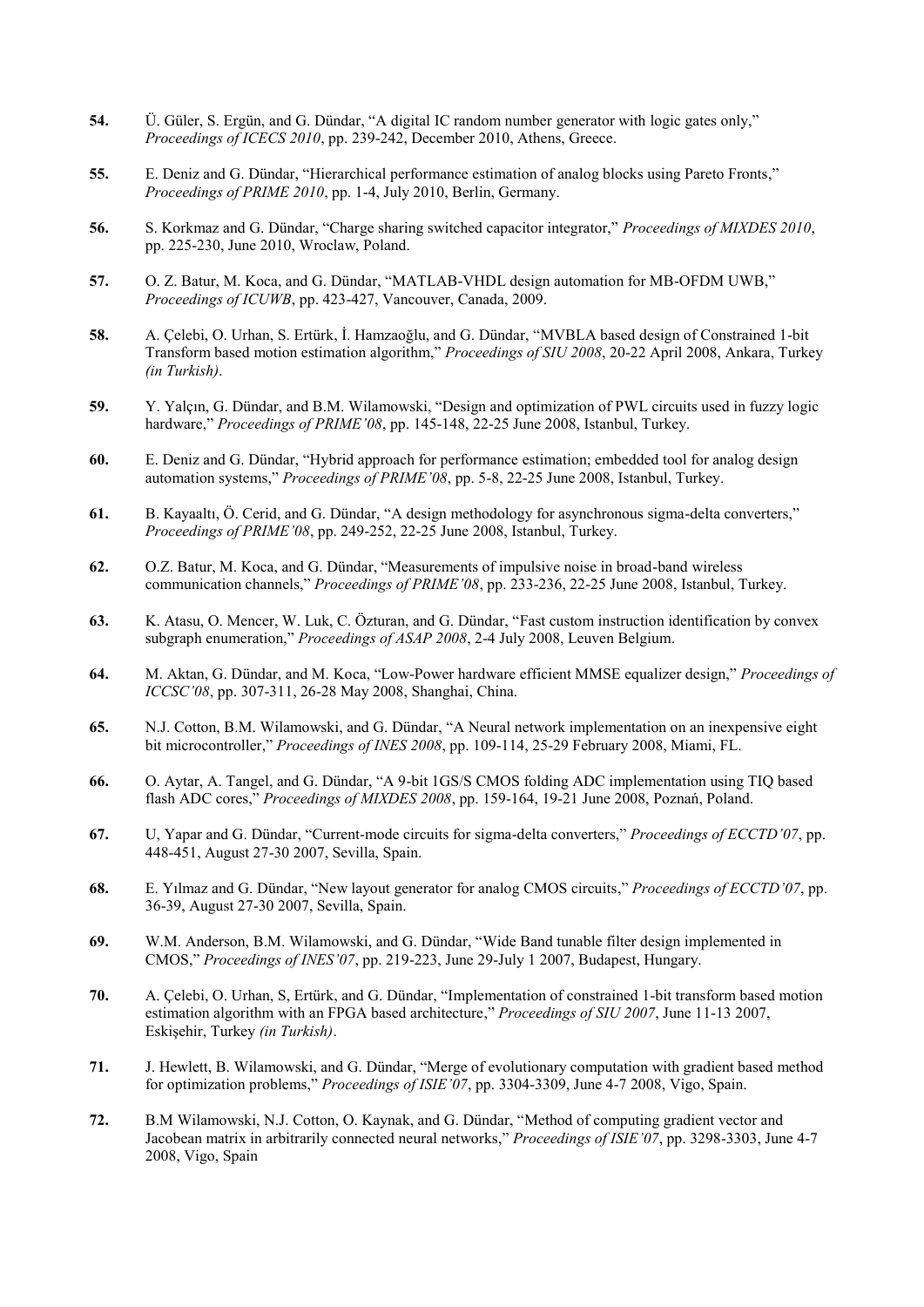- **73.** Y. D. Gökdel, S. Talay, and G. Dündar, "Adaptive high performance  $\Sigma\Delta$  modulator designs," *Proceedings of PRIME'07*, pp. 281-284, July 2-5 2007, Bordeaux, France.
- **74.** K. Atasu, R. Dimond, O. Mencer, W. Luk, C. Özturan, and G. Dündar, "Optimizing instruction-set extensible processors under data-bandwidth constraints," *Proceedings of DATE'07*, 16-20 April 2007, Nice, France.
- **75.** Ö. Yetik, M. O. Sağlamdemir, S. Talay, and G. Dündar, "A coefficient optimization and architecture selection tool for ΣΔ modulators in MATLAB," *Proceedings of DATE'07*, 16-20 April 2007, Nice, France.
- **76.** M. O. Sağlamdemir, Ö. Yetik, S. Talay, and G. Dündar, "A coefficient optimization and architecture selection tool for SD modulators considering component nonidealities," *Proceedings of GLSVLSI'07*, pp. 423-428, March 11-13, 2007, Stresa, Italy.
- **77.** U. Yazkurt, G. Dündar, S. Talay, N. Beilleau, H. Aboushady, and L. de Lamarre, "Scaling input signal swings of overloaded integrators in resonator-based sigma-delta modulators," *Proceedings of ICECS'06*, pp. 966-969, Dec. 10-13, 2006, Nice, France.
- **78.** Y.D. Gökdel, S. Talay, G.Dündar and A. Meriç, "High Performance Sigma-Delta ADC with adaptive gain controller" *Proceedings of ELECO'06*, 6-10 December 2006, Bursa, Turkey.
- **79.** S. Talay, E. Deniz, and G. Dündar, "A Sigma-Delta ADC design automation tool with embedded performance estimator, *Proceedings of MIXDES'06*, pp. 142-146, June 22-24 2006, Gdynia, Poland.
- **80.** E. Yılmaz and G. Dündar, "A New performance oriented module generator," *Proceedings of MIXDES'06*, pp. 202-206, June 22-24 2006, Gdynia, Poland.
- **81.** B. Koç, A. Koukab, and G. Dündar, "Phase noise in bipolar and CMOS VCO's an analytical comparison," *Proceedings of ISCAS'06,* pp. 5688-5691, May 21-24 2006, KOS, Greece.
- **82.** B.M. Wilamowski, M.E. Sinangil, and G. Dündar, "A Gray-Code current mode ADC structure," *Proceedings of IEEE MELECON*, May 16-19 2006, Benalmadena, Spain.
- **83.** O. Aktan, İ.F. Başkaya, and G. Dündar, "A single chip solution for text-to-speech synthesis," *Proceedings of ECCTD'05*, pp. III/449 – III/452, August 29-September 2, 2005, Cork City, Ireland.
- **84.** E. Deniz and G. Dündar, "MOSFET modeling with EKV 2.6 and analog circuit design strategy for performance estimation tool," *Proceedings of ELECO'05*, pp. 28-32, 7-11 December 2005, Bursa, Turkey.
- **85.** Ö. Gürsoy, O. Sağlamdemir, M. Aktan, S. Talay, and G. Dündar, "Low power decimation filter architectures for sigma-delta ADC's," *Proceedings of ELECO'05*, pp. 72--75, 7-11 December 2005, Bursa, Turkey.
- **86.** E. Deniz and G. Dündar, "Peformance estimator for an analog design automation system using EKV modeled analog circuits," *Proceedings of ECCTD'05*, pp. II/119 – II/122, August 29-September 2, 2005, Cork City, Ireland.
- **87.** K. Atasu, G. Dündar, and C. Özturan, "An integer linear programming approach for identifying instruction set extensions," *Proceedings of CODES+ISSS'05*, Sept. 19-21, 2005, Jersey City, New Jersey.
- **88.** M. Aktan and G. Dündar, "Design of digital filters for low power applications using integer quadratic programming", *Proceedings of PATMOS'05*, pp.137-145, Sept 21-23, 2005.
- **89.** S. Talay and G. Dündar, "A Sigma-Delta ADC design automation tool," *Proceedings of PRIME 2005*, pp. 40- 43, July 25-28 2005, Lausanne, Switzerland.
- **90.** S. Talay and G. Dündar, "A Pipeline ADC Design with an ADC design automation system," *Proceedings of ELECO 2004*, pp. 140-144, Dec. 8-12, 2004, Bursa, Turkey (in Turkish).
- **91.** M. Taşkaldıran and G. Dündar, "Development of a library for CMOS analog neural networks," *Proceedings of TAINN 2004*, pp. 361-368, June 10-11 2004, İzmir, Turkey.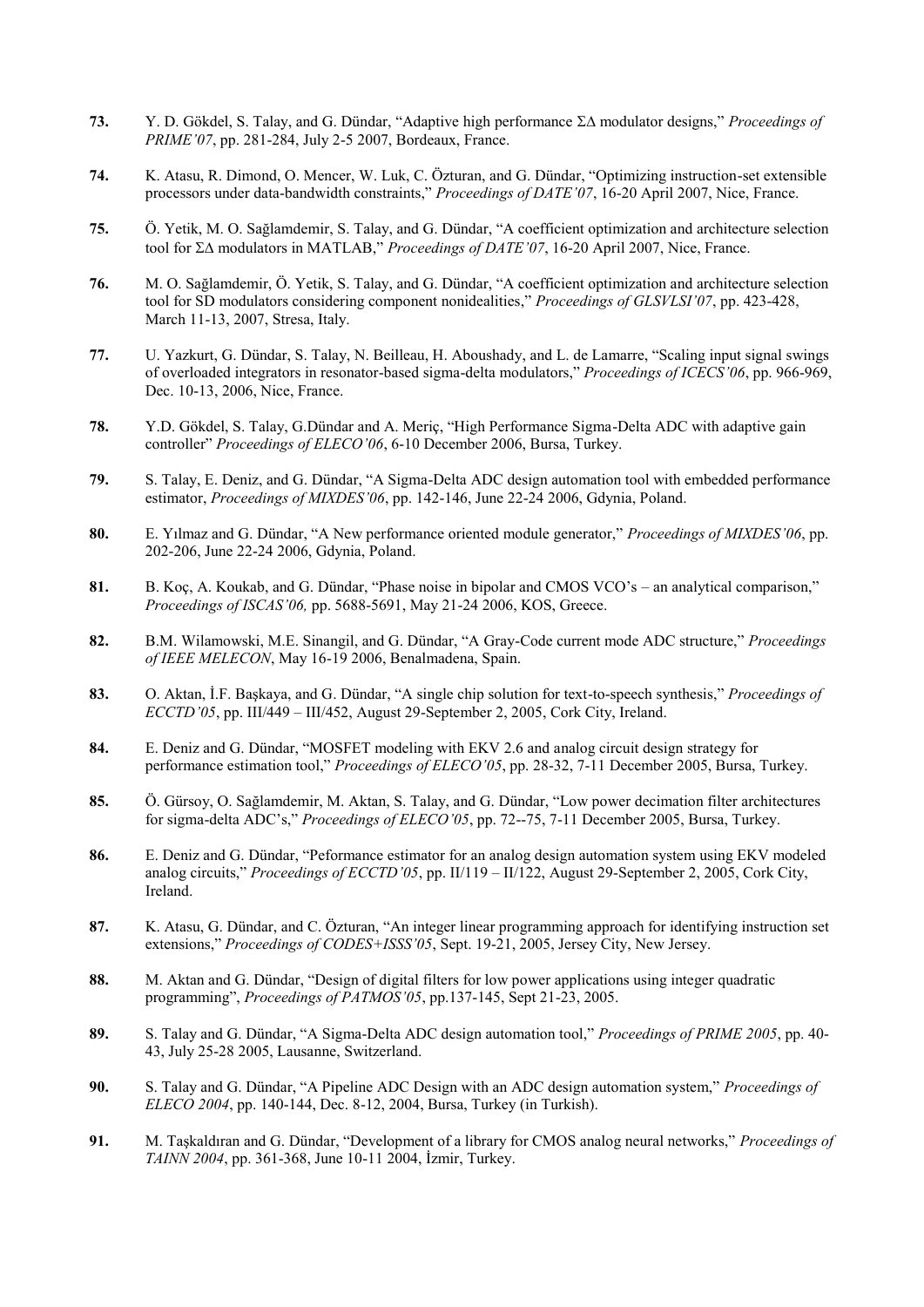- **92.** S. Talay and G. Dündar, "Slew rate effects in first order sigma-delta ADC's," *Proceedings of MELECON 2004*, pp. 95-98, May 12-15 2004, Dubrovnik, Croatia.
- **93.** İ.F. Başkaya, O. Aktan, and G. Dündar, "Text-to-speech integrated circuit," *Proceedings of SIU 2004*, pp.653- 656, April 25-28 2004, Kuşadası, Turkey (in Turkish).
- **94.** M. Aktan, U. Çini, and G. Dündar, "Design of digital filters for low-power applications by reducing the Hamming distance of the filter coefficients using mean field annealing algorithm," *Proceedings of SIU 2004*, pp.646-648, April 25-28 2004, Kuşadası, Turkey (in Turkish).
- **95.** S. Talay and G. Dündar, "Jitter model of sigma-delta converters," Proceedings of SIU 2004, pp.371-374, April 25-28 2004, Kuşadası, Turkey (in Turkish).
- **96.** S. Talay and G. Dündar, "High speed design tool for flash and pipeline ADC's," *Proceedings of ECCTD'03,*  pp. II-213 – II-216, Sept 1-4 2003, Cracow, Poland.
- **97.** S. Talay and G. Dündar, "Modeling of Sigma-Delta converters in MATLAB, *Proceedings of SIU 2003,* pp. 257-260, June 18-20, 2003, İstanbul, Turkey (in Turkish).
- **98.** H. Sunar, G. Dündar, and E. Anarım, "IC Realization of multiwavelet filters," *Proceedings of SIU 2002*, pp. 1307 – 1312, June 12-14, 2002, Pamukkale, Turkey. (in Turkish)
- **99.** G. Tulunay, G. Dündar, and A. Ataman, "A new approach to modeling statistical variations in MOS transistors," *Proceedings of ISCAS 2002*, pp. I-757 – I-760, May 26-29, 2002, Phoenix, Arizona.
- **100.** G. Alpaydın, S. Balkır, and G. Dündar, "Evolution based automatic synthesis of analog integrated circuits," *Proceedings of ISCAS 2002*, pp. II-65 – II-68, May 26-29, 2002, Phoenix, Arizona.
- **101.** K. Karahaliloğlu and G. Dündar, "Analytical current model for dual gate MOSFET," *Proceedings of ICECS'2001*, pp. 1015-1019, September 2-5, 2001, Malta.
- **102.** İ. F. Başkaya and G. Dündar, "Performance estimation in analog computer aided design," *Proceedings of ECCTD'2001*, pp.II-117 – II-120, August 28-31, 2001, Espoo, Finland.
- **103.** F. Köksal, E. Alpaydın, and G. Dündar, "Weight quantization for multilayer perceptrons using soft weight sharing," *Proceedings of ICANN'2001*, pp. 211-216, August 21-25, 2001, Vienna, Austria.
- **104.** E. Karakuş, A. S. Öğrenci, and G. Dündar, "Parameter quantization effects in Gaussian potential function neural networks," *Advances in Neural Networks and Applications*, pp. 247 – 252, February 11 – 15, 2001, Puerto de la Cruz, Spain.
- **105.** D. Albuz, A.S. Öğrenci, and G. Dündar, "Using sensitivity analysis for weight quantization," *Proceedings of TAINN'2000*, pp. 127 – 136, June 21 - 23, 2000, İzmir, Turkey.
- **106.** F. Köksal, E. Alpaydın, and G. Dündar, "Weight quantization for multilayer perceptrons," *Proceedings of TAINN'2000*, pp. 137 – 146, June 21 – 23, 2000, İzmir, Turkey.
- **107.** İ.C. Çevikbaş, A.S. Öğrenci, G. Dündar, and S. Balkır, "VLSI implementation of GRBF (Gaussian Radial Basis Function) networks," *Proceedings of ISCAS'00,* pp. III-646 – III-649, May 28 – 31, 2000, Geneva, Switzerland.
- **108.** G. Alpaydın, G. Coşgül, G. Dündar, and S. Balkır, "Fuzzy performance model of mismatch for analog integrated circuit optimization," *Proceedings of ECCTD'99*, pp. 1099-1102, Aug. 30 – Sept. 2, 1999, Stresa, Italy.
- **109.** S. Nişancı, G. Dündar, S. Balkır, and Y. Denizhan, "IC design for secure communication using current-mode chaotic circuits," *Proceedings of ECCTD'99*, pp. 880-883, Aug. 30 – Sept. 2, 1999, Stresa, Italy.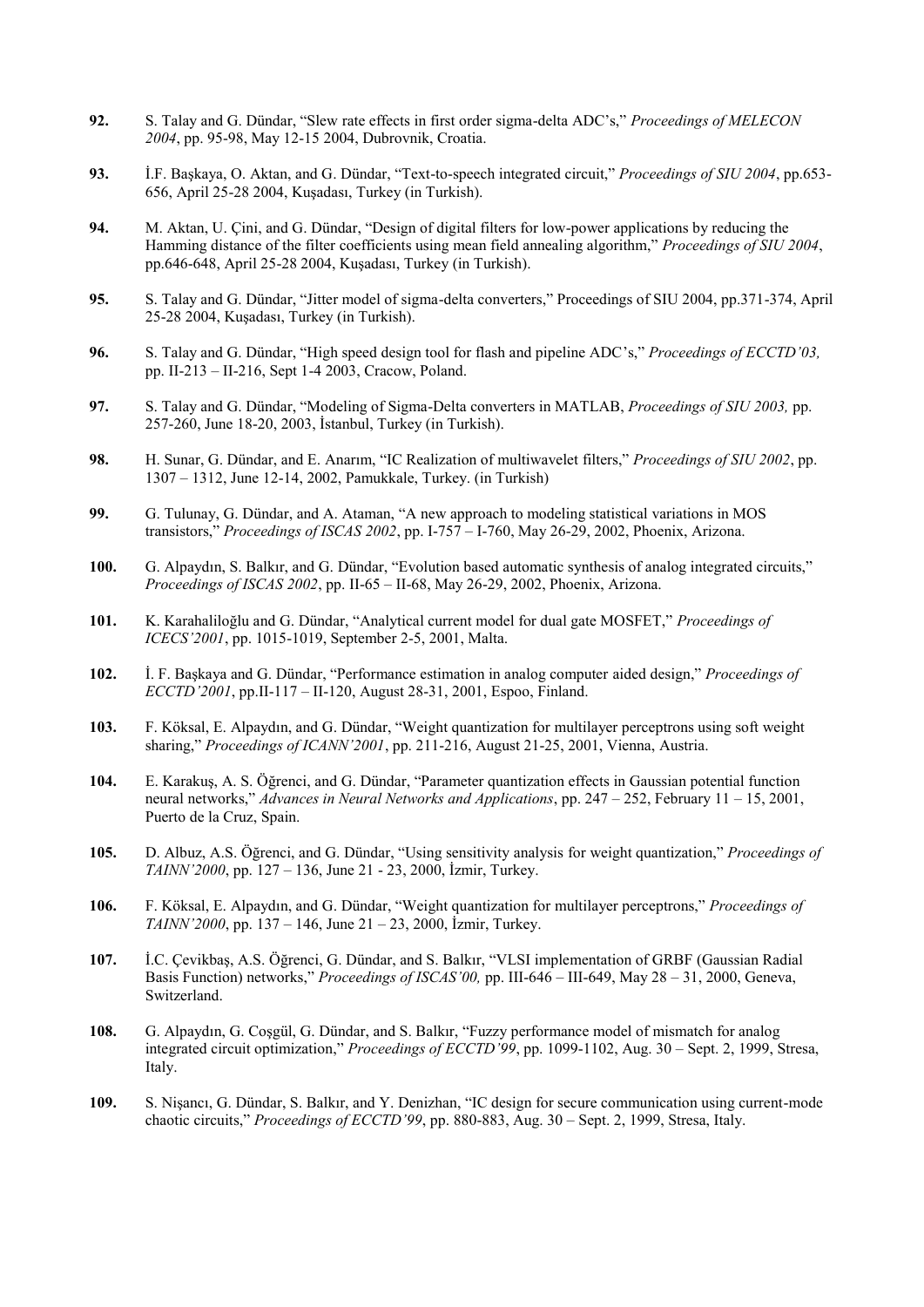- **110.** G. Alpaydın, G. Erten, S. Balkır, and G. Dündar, "Synthesis of switched capacitor filters in a multi-level optimization environment," *Proceedings of the Third International Workshop on Design of Mixed-Mode Integrated Circuits and Applications*, pp. 175 – 178, July 26-28, 1999, Puerta Vallarta, Mexico.
- **111.** G. Erten, G. Dündar, and, S. Balkır, "Optimization and synthesis of switched current filters with non-ideal MOS transistors," *Proceedings of the Third International Workshop on Design of Mixed-Mode Integrated Circuits and Applications*, pp. 13 – 17, July 26-28, 1999, Puerta Vallarta, Mexico.
- **112.** A. Çatoviç, S. Oktuğ, and G. Dündar, "Hierarchical neuro-fuzzy call admission controller for ATM networks," *Proceedings of IFIP'99*, June 28-30, Antwerp, Belgium.
- **113.** G. Alpaydın, G. Dündar, and S. Balkır, "Optimization of neural fuzzy networks," *Proceedings of TAINN'99*, pp. 154 – 162, June 23-25, 1999, Istanbul, Turkey.
- **114.** G. Coşgül, A. S. Öğrenci, and G. Dündar, "Neural network based CAD tool for modeling manufacturing variations in MOS devices," *Proceedings of TAINN'99*, pp. 202 – 209, June 23-25. 1999, Istanbul, Turkey.
- **115.** A. S. Öğrenci, M. Becer, G. Dündar, and S. Balkır, "Incorporating MOS transistor mismatches into training of analog neural networks," *Proceedings of NC'98*, pp. 669 – 675, Sept. 1998, Vienna, Austria.
- **116.** İ. F. Başkaya and G. Dündar, "Test pattern generation for VLSI neural networks," *Proceedings of TAINN'98*, pp. 43 - 52, June 24 - 26, 1998, Ankara, Turkey.
- **117.** A. Yurdakul and G. Dündar, "Multiplierless realization of FIR-based multirate systems by using common twoterm expressions," *Proceedings of SIU'98*, Vol. 2, pp. 525 - 530, May 28-30, 1998, Kızılcahamam, Turkey. (in Turkish).
- **118.** G. Hafız, G. Dündar, S. Balkır, and L. Akın, "Optimization of analog integrated circuits via simulated annealing and evolutionary strategies," *Proceedings of ECCTD'97*, pp. 502-506, Sept. 1-4, 1997, Budapest, Hungary.
- **119.** İ. Bayraktaroğlu, A. S. Öğrenci, G. Dündar, S. Balkır, and E. Alpaydın, "ANNSyS: An Analog Neural Network Synthesis System," *Proceedings of ICNN'97*, Vol 2, pp. 910 - 915, June 9-13, 1997, Houston, Texas.
- **120.** İ. G. Erten, A. S. Öğrenci, and G. Dündar, "A compaction algorithm for SAFANN," *Proceedings of TAINN'97 (New Trends in Artificial Intelligence and Neural Networks)*, pp. 227 - 231, May 22 -23, 1997, Kızılcahamam, Turkey.
- **121.** E. Yazıcıoğlu, G. Dündar, S. Balkır, and H. Ça¤lar, "VLSI Design of shuffled block transform and inverse transform architectures," *Proceedings of SIU'97*, Vol. 2, pp. 679 - 684, May 1-3, 1997, Kuşadası, Turkey. (in Turkish)
- **122.** A. Yurdakul and G. Dündar, "The effects of finite wordlength on FIR filters and the reflection on multiresolution systems," *Proceedings of SIU'97*, Vol. 2, pp. 593 - 598, May 1-3, 1997, Kuşadası, Turkey. (in Turkish).
- **123.** A. S. Öğrenci, G. Dündar, S. Balkır, and E. Alpaydın, "Training of multilayer neural networks with non-linear multipliers from analog integrated circuits," *Proceedings of SIU'97*, Vol. 2, pp. 656 - 660, May 1-3, 1997, Kuşadası, Turkey. (in Turkish).
- **124.** İ. Bayraktaroğlu, A. S. Öğrenci, G. Dündar, and S. Balkır, "On-chip training by software for analog neural networks using ANNSyS," *Proceedings of the 6th NASA Symposium on VLSI Design*, pp. 3.3.1 - 3.3.10, March 5-6, 1997.
- **125.** İ. Bayraktaroğlu, S. Balkır, and G. Dündar, "A circuit level simulator for analog neural networks," *Proceedings of the 5th Turkish Symposium on Artificial Intelligence and Neural Networks*, pp 305-310, June 27-28, 1996.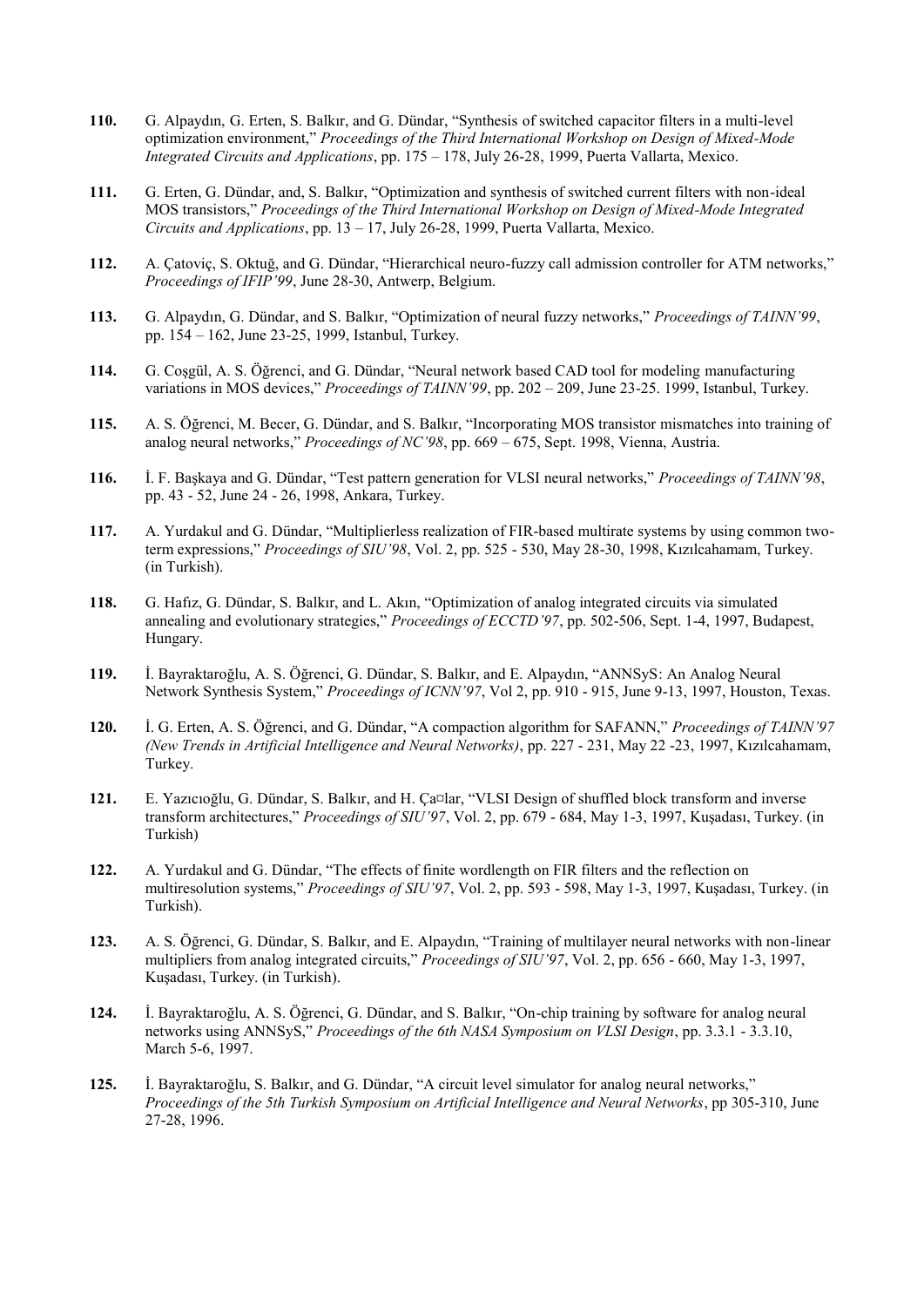- **126.** A. Şimşek and G. Dündar, "An application of self organizing neural networks to circuit partitioning," *Proceedings of the 5th Turkish Symposium on Artificial Intelligence and Neural Networks*, pp 91-100, June 27-28, 1996.
- **127.** A. S. Öğrenci and G. Dündar, "SAFANN: Silicon Assembler for Analog Neural Networks," *Proceedings of the 5th Turkish Symposium on Artificial Intelligence and Neural Networks*, pp 311-316, June 27-28, 1996.
- **128.** A. Yurdakul and G. Dündar, "A new hybrid algorithm for over the cell routing," *Proceedings of Melecon'96*, Vol. III, pp 480-483, May 13-16, 1996, Bari.
- **129.** Ş. Özev, A. Altınordu, and G. Dündar, "Implementation of a radix-2n multiplier using high performance logic," *Proceedings of Melecon'96*, Vol. III, pp 469-472, May 13-16, 1996, Bari.
- **130.** A. Şimşek, M. Civelek, and G. Dündar, "Study of the effects of nonidealities in multilayer analog neural networks with circuit level simulation," *Proceedings of Melecon'96*, Vol. I, pp 613-616, May 13-16, 1996, Bari.
- **131.** Y. Atabek, G. Dündar, S. Balkır, H. Çağlar, and E. Anarım, "Design of M-band wavelet filter with perfect reconstruction architecture," *Proceedings of the International Conference on Telecommunications*, pp. 225- 229, April 14-17, 1996.
- **132.** G. Elbek, S. Balkır, and G. Dündar, "Design and simulation of a two band three level wavelet decomposition architecture using folding algorithm," *Proceedings of the International Conference on Telecommunications*, pp. 178-182, April 14-17, 1996.
- **133.** Y. Atabek, G. Dündar, S. Balkır, H. Çağlar, and E. Anarım, "Design of M-band analysis and perfect reconstruction filters," *Proceedings of SIU'96*, Kemer, Türkiye, pp. 253-258, April 5-6, 1996 (in Turkish).
- **134.** G. Elbek, S. Balkır, and G. Dündar, "Design and VLSI realization of a two band three level wavelet decomposition architecture," *Proceedings of SIU'96*, Kemer, Türkiye, pp. 325-330, April 5-6, 1996 (in Turkish).
- **135.** H. Binici, G. Dündar, and S. Balkır, "A new multiplier based on radix-2 conversion scheme," *Proceedings of the European Conference on Circuit Theory and Design,* pp. 439-442, August 1995.
- **136.** S. Gören, S. Balkır, G. Dündar, and E. Anarım, "Novel VLSI architectures for morphological filtering" *Proceedings of the IEEE Workshop on Morphological Signal Processing,* pp. 875-878, June 22, 1995.
- **137.** S. Gören, S. Balkır, G. Dündar, and E. Anarım, "Novel VLSI architectures for morphological filtering," *Proceedings of SIU'95*, Nevşehir, Türkiye, Book A. Image Processing, pp. 187-192, April 26-28, 1995 (in Turkish).
- **138.** Y. Atabek, G. Dündar, S. Balkır, H. Çağlar, and E. Anarım, "A novel architecture for M-band wavelet transforms", *Proceedings of SIU'95*, Nevşehir, Türkiye, Book B, Signal Processing, pp. 286-290, April 26-28, 1995 (in Turkish).
- **139.** G. Dündar and S. Balkır, "Design and simulation of a wavelet decomposition architecture," *Proceedings of the 6th International Conference on Microelectronics*, pp. 55-58, Sept. 5-7, 1994.
- **140.** S. Balkır, G. Dündar, and Ö. Cerid, "Hardware modeling of wavelet architectures with VHDL," *Proceedings of SIU'94*, Gökova, Türkiye, April 8-9, 1994, pp. 327-332 (in Turkish).
- **141.** G. Dündar and K. Rose, "Analog neural network circuits suitable for ASIC fabrication," *Proceedings of the IEEE ASIC Conference*, Rochester, NY, 1992, pp. 419-422.
- **142.** T. Aydın, G. Dündar, E. Anarım, and Ö. Cerid, "A comparative evaluation of edge detectors and improvement of edge detectors via preprocessing in the presence of noise," *Trezième Colloque Gretsi*, Juan-les-Pins, France, 1991, pp. 1009-1012.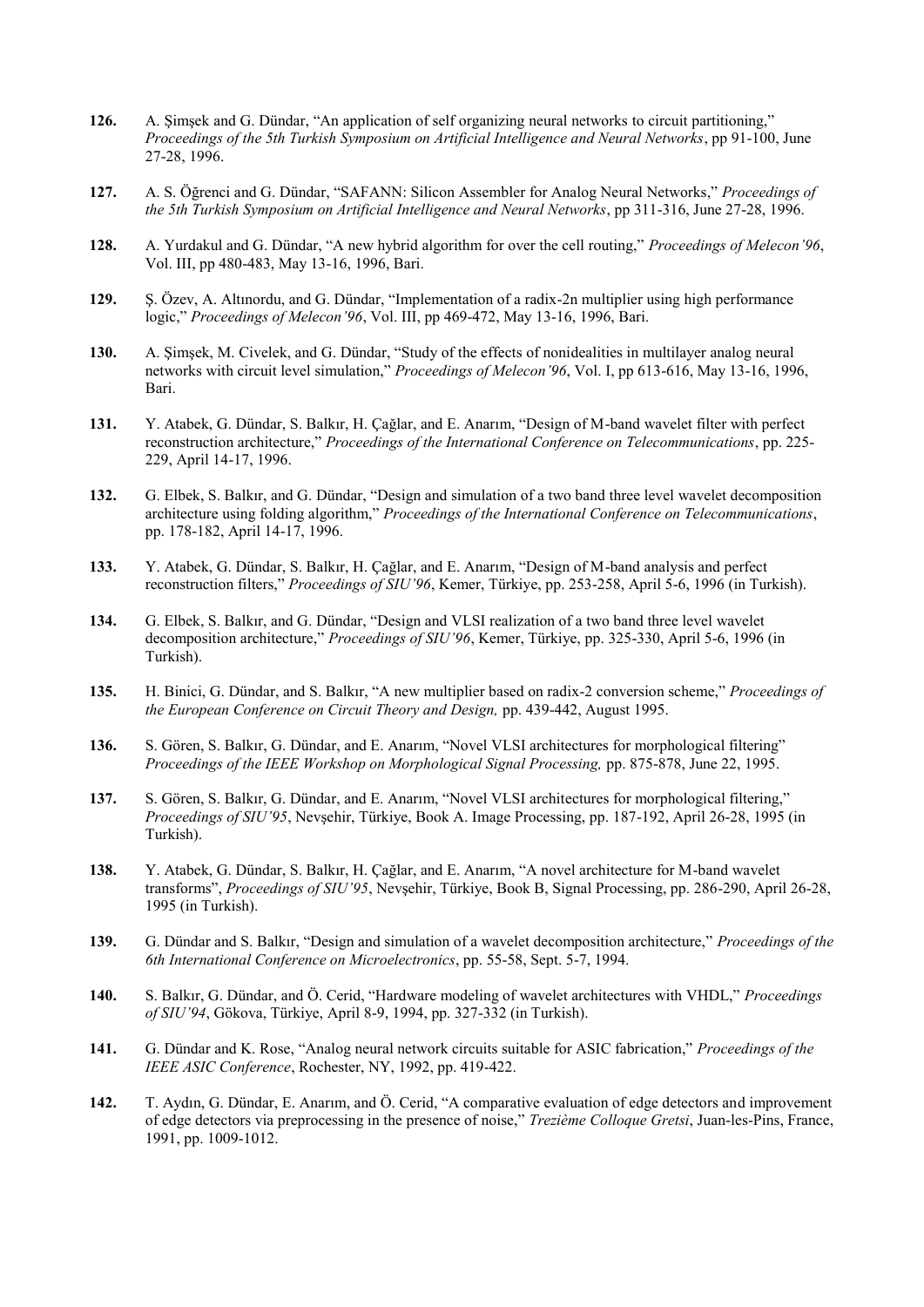### **Other Publications**

- **1.** A. Yurdakul and G. Dündar, "Statistical methods for the estimation of quantization effects in FIR-based multirate systems, *Technical Report FBE-EE-01/97-09*, Boğaziçi University, 1997.
- **2.** G. Dündar and K. Rose, "Neural Chips," *Encyclopedia of Electrical Engineering*, Vol. 14, pp.244-255, John Wiley, 1998.
- **3.** G. Dündar, "Implementation of artificial neural networks with analog integrated circuits," *Project report for TÜBİTAK (The Scientific and Technical Research Council of Turkey*), Project Report No: EEEAG-183, 1998.